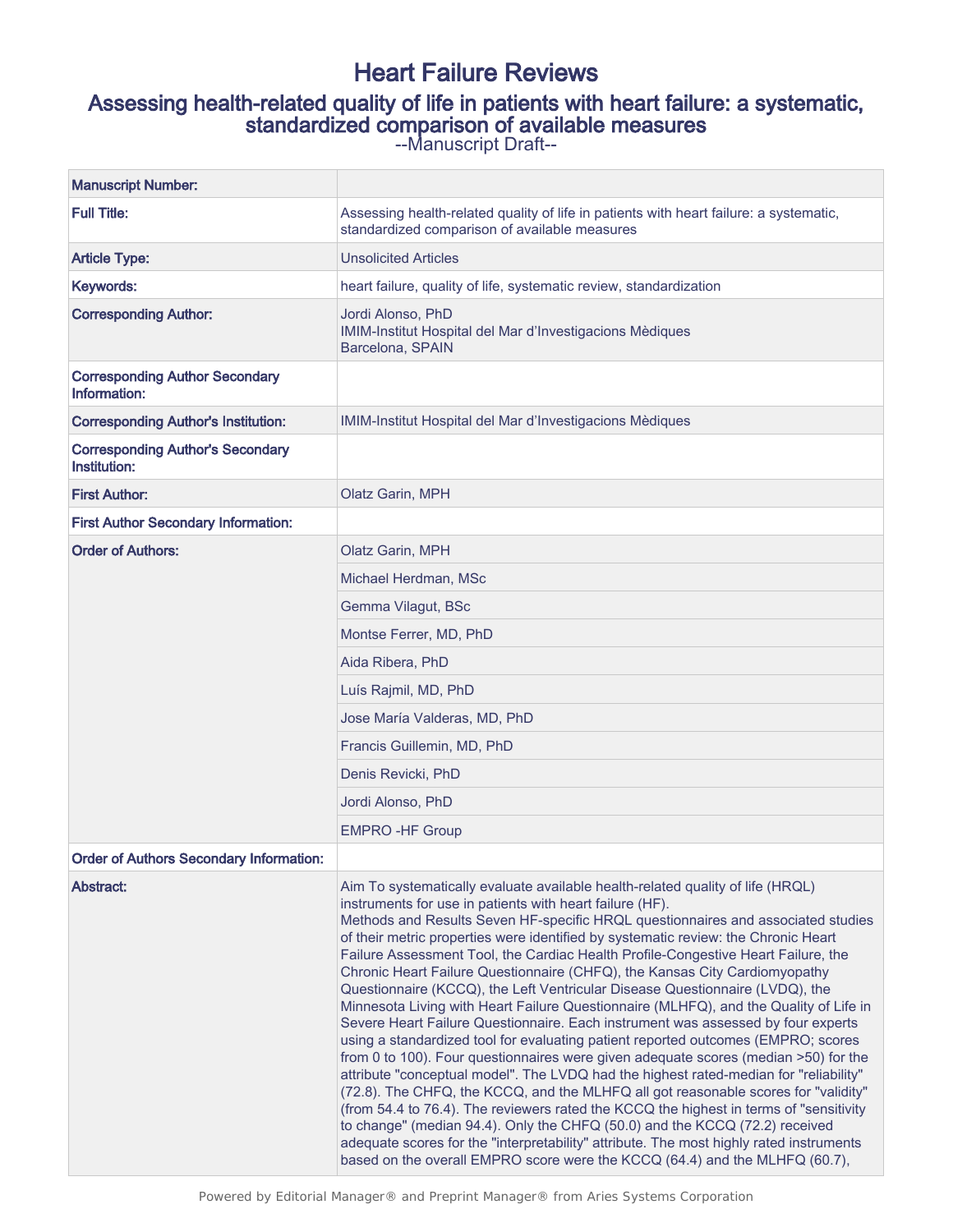| followed by the CHFQ (59.2).<br>Conclusions Based on the first systematic and reliable expert-based evaluation of<br>available HF-specific HRQL questionnaires; the evidence seems to support the choice<br>of the MLHFQ, the KCCQ and the CHFQ over the others, which require further |
|----------------------------------------------------------------------------------------------------------------------------------------------------------------------------------------------------------------------------------------------------------------------------------------|
| research on metric properties.                                                                                                                                                                                                                                                         |
| Keywords: heart failure, quality of life, systematic review, standardization                                                                                                                                                                                                           |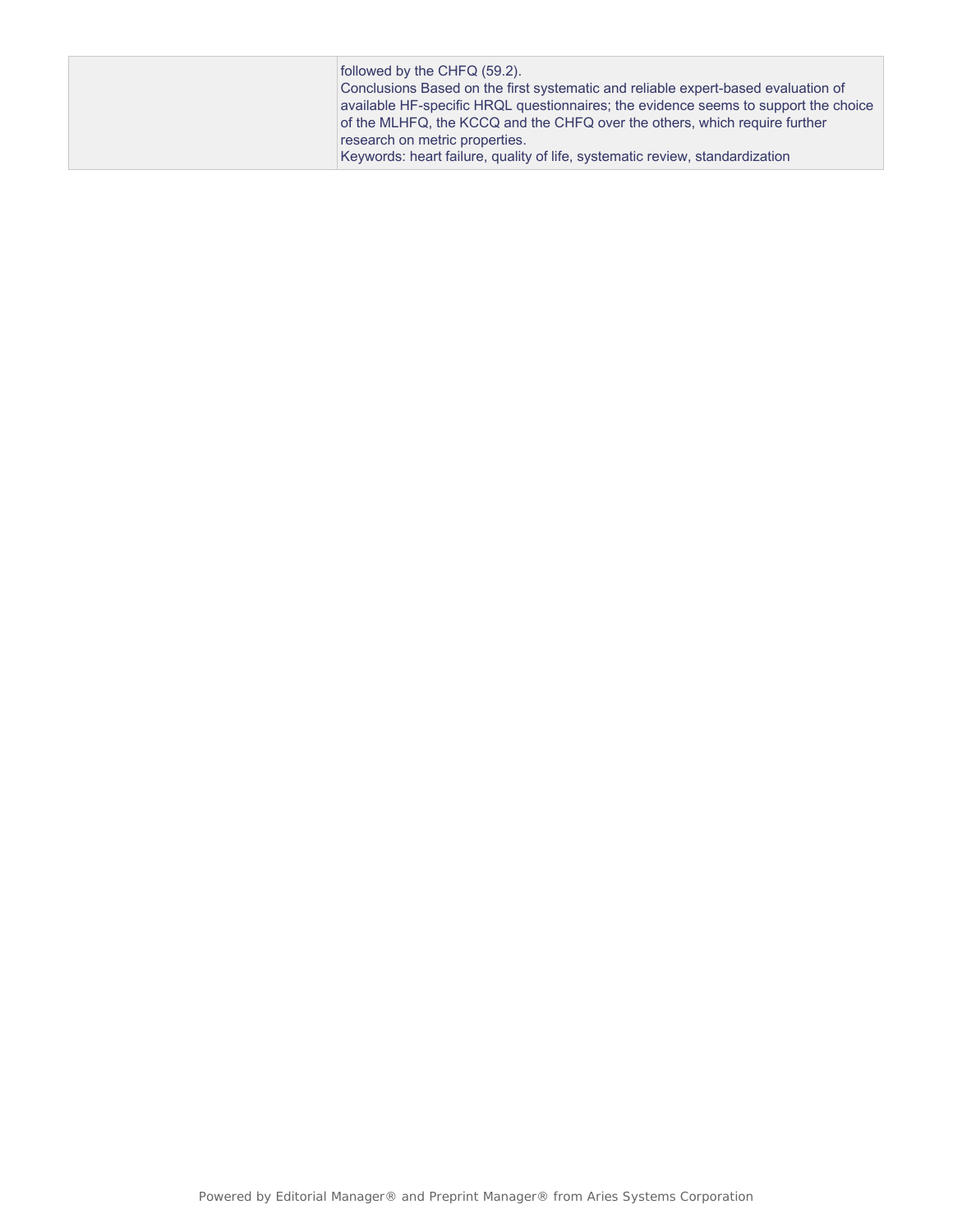## **Author Disclosure**

O.Garin, M.Herdman, G.Vilagut, M.Ferrer, A.Ribera, L.Rajmil, JM.Valderas, F.Guillemin, D.Revicki, J.Alonso, and all other members from the EMPRO-HF Group have no conflicts of interest or financial ties to disclose.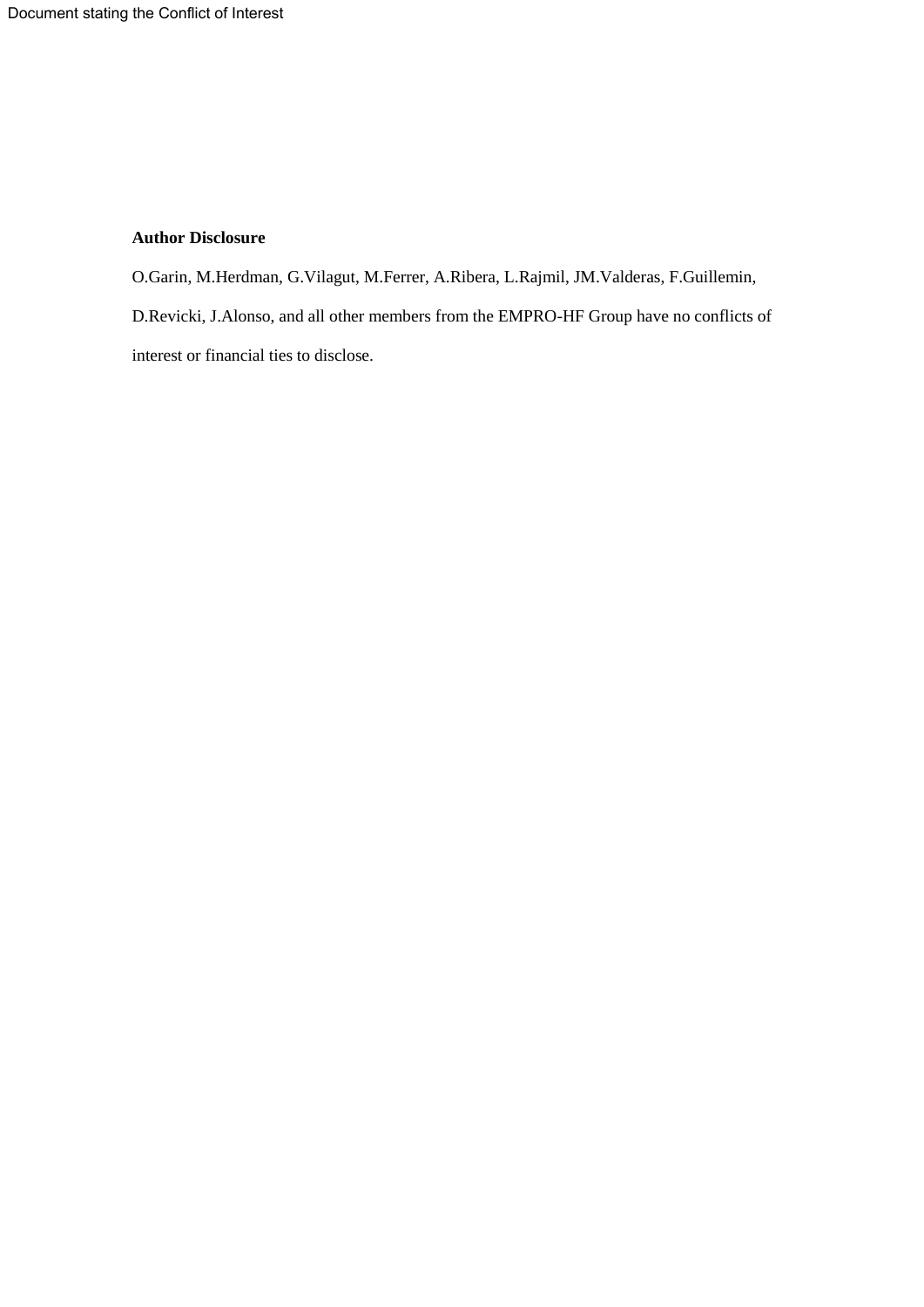Dear Sir or Madam,

We are pleased to submit the manuscript entitled "**Assessing health-related quality of life in patients with heart failure: a systematic, standardized comparison of available measures**", which we would like to be considered for publication in the *Heart Failure Reviews.*

The paper describes the assessment of existing health-related quality of life measures for use in patients with heart failure through the application of a standardized, expert-based method. The results presented may help to minimize professionals' concerns about these measures. Therefore, we think this manuscript would be of interest to the readers of the European Journal of Heart Failure*.*

None of the manuscript contents have been previously published and the manuscript is not under consideration at any other journal.

All authors have actively participated in the study, and have read and approved the submitted manuscript. Olatz Garin, Michael Herdman and Jordi Alonso were involved in the conception and design of the study, analysis and interpretation of data, and were responsible for drafting the manuscript; Olatz Garin and Gemma Vilagut were involved in the analysis and interpretation of data and critically reviewed the manuscript; Montse Ferrer was involved in the conception and design of the study, the analysis and interpretation of data, and critically reviewed the manuscript; Aida Ribera, Luis Rajmil, José Maria Valderas, Francis Guillemin and Dennis Revicki were involved in the conception and design of the study and critically reviewed the manuscript. All authors gave their final approval of the manuscript submitted.

We hope that you will consider evaluating our manuscript for publication in the *Heart Failure Reviews* and we look forward to hearing from you soon.

Sincerely,

## Jordi Alonso

**Address for correspondence:** Jordi Alonso, Health Services Research Unit, IMIM (Institut Hospital del Mar d'Investigacions Mèdiques), Doctor Aiguader 80, 08003 Barcelona, Spain; e-mail: *[jalonso@imim.es](mailto:jalonso@imim.es)*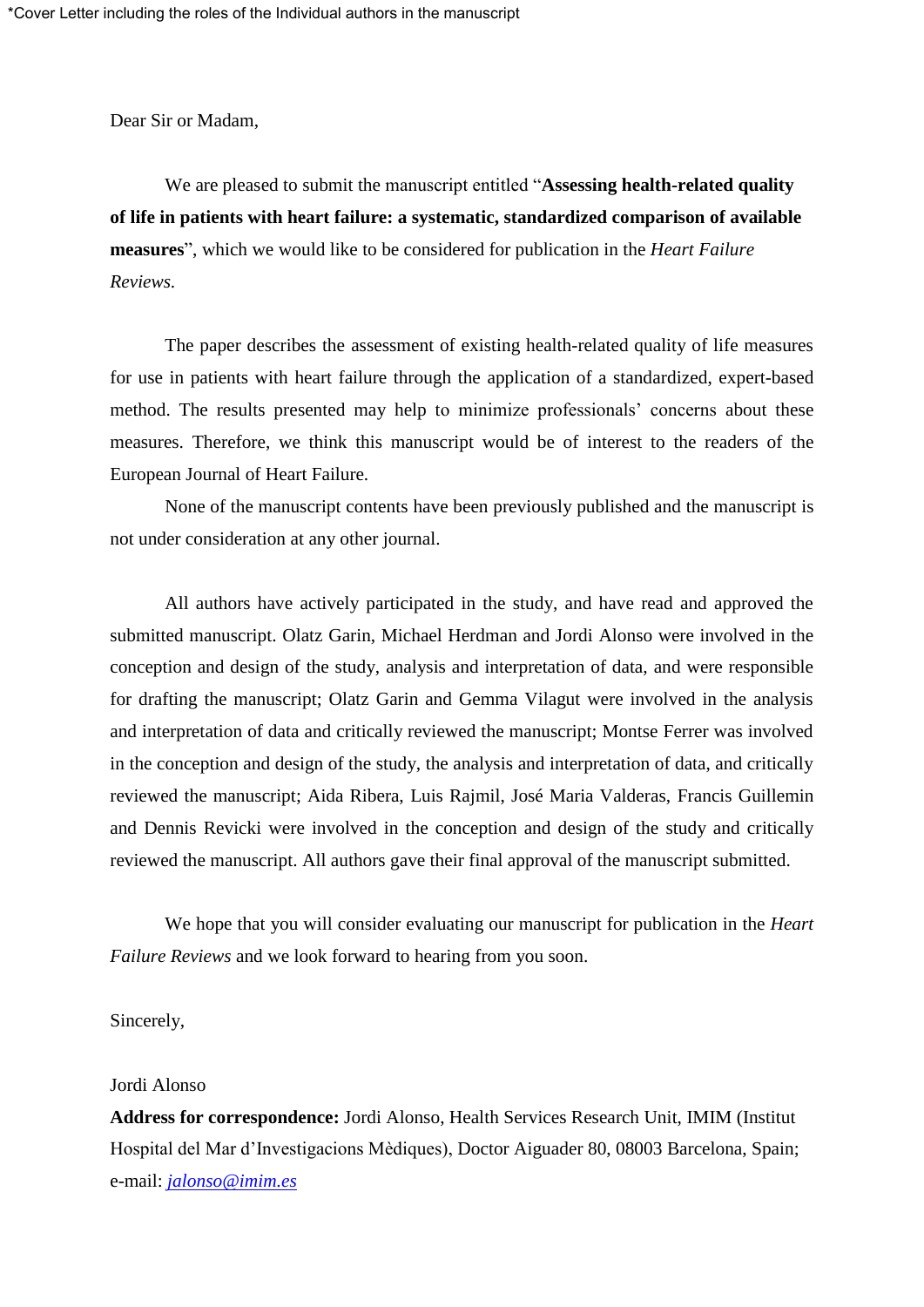| Assessing health-related quality of life in patients with heart failure: a systematic,                                                                                                                                                                                                                                                                                                                                                                                                                                                                                                                                                                                                                                                                                                                                                         |  |
|------------------------------------------------------------------------------------------------------------------------------------------------------------------------------------------------------------------------------------------------------------------------------------------------------------------------------------------------------------------------------------------------------------------------------------------------------------------------------------------------------------------------------------------------------------------------------------------------------------------------------------------------------------------------------------------------------------------------------------------------------------------------------------------------------------------------------------------------|--|
| standardized comparison of available measures                                                                                                                                                                                                                                                                                                                                                                                                                                                                                                                                                                                                                                                                                                                                                                                                  |  |
| Olatz Garin MPH <sup>1,2,3</sup> , Michael Herdman MSc, <sup>1,2</sup> Gemma Vilagut BSc, <sup>1,2</sup> Montse Ferrer MD,                                                                                                                                                                                                                                                                                                                                                                                                                                                                                                                                                                                                                                                                                                                     |  |
| PhD, <sup>1,2,4</sup> Aida Ribera MD, PhD, <sup>1,5</sup> Luis Rajmil MD, PhD, <sup>1,6</sup> José M Valderas MD, PhD, <sup>1,7</sup>                                                                                                                                                                                                                                                                                                                                                                                                                                                                                                                                                                                                                                                                                                          |  |
| Francis Guillemin MD, PhD, <sup>8</sup> Dennis Revicki PhD, <sup>9</sup> Jordi Alonso MD, PhD <sup>1,2,3</sup> on behalf of the                                                                                                                                                                                                                                                                                                                                                                                                                                                                                                                                                                                                                                                                                                                |  |
| EMPRO-HF Group*                                                                                                                                                                                                                                                                                                                                                                                                                                                                                                                                                                                                                                                                                                                                                                                                                                |  |
| 1. CIBER en Epidemiologia y Salud Pública (CIBERESP), Spain<br>2. Health Services Research Unit, IMIM (Hospital del Mar Medical Research Institute),<br>Barcelona, Spain<br>3. Universitat Pompeu Fabra (UPF), Barcelona, Spain<br>4. Universitat Autònoma de Barcelona (UAB), Barcelona, Spain<br>5. Unidad de Epidemiología, Servicio de Cardiología, Hospital Vall d'Hebron, Barcelona<br>6. Agència d'Informació, Avaluació i Qualitat en Salut (AIAQS), Barcelona, Spain<br>7. Health Services and Policy Research Group, Department of Primary Health Care Sciences,<br>University of Oxford, UK<br>8. Service d'epidémiologie et évaluation cliniques, Centre d'Epidémiologie Clinique, INSERM<br>CIE6, CHU de Nancy, France<br>9. Center for Health Outcomes Research, United BioSource Corporation, Bethesda, Maryland,<br><b>USA</b> |  |
| *EMPRO-HF Group: Allá F, Arnould B, Becerra V, Barblaglia G, Castellví P, Clayson D,                                                                                                                                                                                                                                                                                                                                                                                                                                                                                                                                                                                                                                                                                                                                                           |  |
| Erhart M, Fairclough D, Fleck M, Garcia-Forero C, Gonçalves DC, Gotay C, las Hayas C,                                                                                                                                                                                                                                                                                                                                                                                                                                                                                                                                                                                                                                                                                                                                                          |  |
| Lloyd A, Mathias S, Permanyer-Miralda G, Pont A, Prieto L, Ravens-Sieberer U, Schmidt S,                                                                                                                                                                                                                                                                                                                                                                                                                                                                                                                                                                                                                                                                                                                                                       |  |
| Villalonga-Olives E                                                                                                                                                                                                                                                                                                                                                                                                                                                                                                                                                                                                                                                                                                                                                                                                                            |  |
| <b>Address for correspondence:</b>                                                                                                                                                                                                                                                                                                                                                                                                                                                                                                                                                                                                                                                                                                                                                                                                             |  |
| Dr. Jordi Alonso                                                                                                                                                                                                                                                                                                                                                                                                                                                                                                                                                                                                                                                                                                                                                                                                                               |  |
| Health Services Research Unit, IMIM (Hospital del Mar Medical Research Institute), Doctor                                                                                                                                                                                                                                                                                                                                                                                                                                                                                                                                                                                                                                                                                                                                                      |  |
| Aiguader 80, 08003 Barcelona, Spain                                                                                                                                                                                                                                                                                                                                                                                                                                                                                                                                                                                                                                                                                                                                                                                                            |  |
| Tel.: +34 93 316 0740; Fax: +34 93 221 40 02; e-mail: <i>jalonso</i> @imim.es                                                                                                                                                                                                                                                                                                                                                                                                                                                                                                                                                                                                                                                                                                                                                                  |  |
| This work was supported by a grant from the Instituto de Salud Carlos III FEDER, (PI06/90483) and<br>Recercaixa (2010ACUP 00158).                                                                                                                                                                                                                                                                                                                                                                                                                                                                                                                                                                                                                                                                                                              |  |
| $-1-$                                                                                                                                                                                                                                                                                                                                                                                                                                                                                                                                                                                                                                                                                                                                                                                                                                          |  |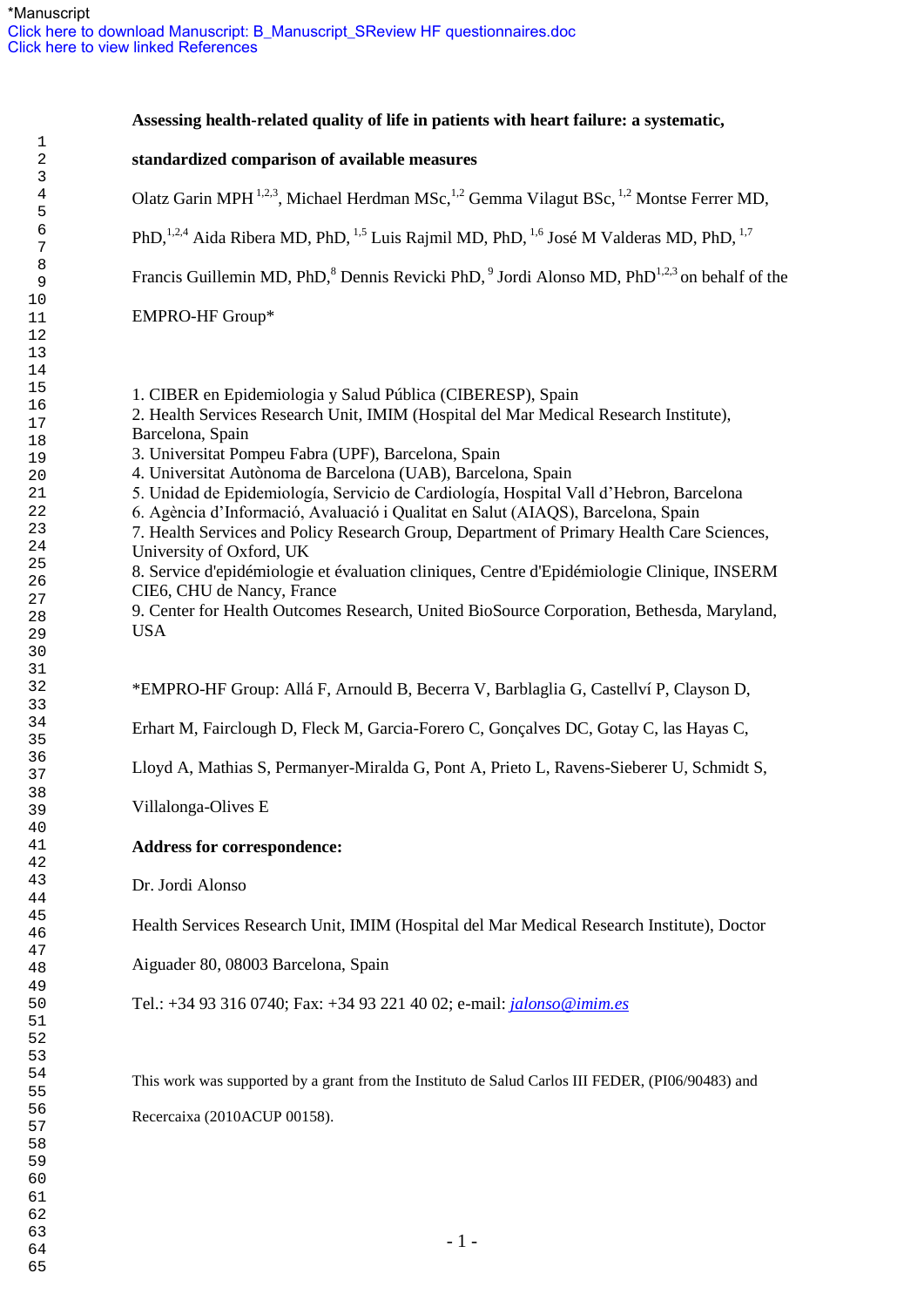#### **Abstract**

**Aim** To systematically evaluate available health-related quality of life (HRQL) instruments for use in patients with heart failure (HF).

**Methods and Results** Seven HF-specific HRQL questionnaires and associated studies of their metric properties were identified by systematic review: the Chronic Heart Failure Assessment Tool, the Cardiac Health Profile-Congestive Heart Failure, the Chronic Heart Failure Questionnaire (CHFQ), the Kansas City Cardiomyopathy Questionnaire (KCCQ), the Left Ventricular Disease Questionnaire (LVDQ), the Minnesota Living with Heart Failure Questionnaire (MLHFQ), and the Quality of Life in Severe Heart Failure Questionnaire. Each instrument was assessed by four experts using a standardized tool for evaluating patient reported outcomes *(*EMPRO; scores from 0 to 100). Four questionnaires were given adequate scores (median >50) for the attribute "conceptual model". The LVDQ had the highest rated-median for "reliability" (72.8). The CHFQ, the KCCQ, and the MLHFQ all got reasonable scores for "validity" (from 54.4 to 76.4). The reviewers rated the KCCQ the highest in terms of "sensitivity to change" (median 94.4). Only the CHFQ (50.0) and the KCCQ (72.2) received adequate scores for the "interpretability" attribute. The most highly rated instruments based on the overall EMPRO score were the KCCQ (64.4) and the MLHFQ (60.7), followed by the CHFQ (59.2).

**Conclusions** Based on the first systematic and reliable expert-based evaluation of available HFspecific HRQL questionnaires; the evidence seems to support the choice of the MLHFQ, the KCCQ and the CHFQ over the others, which require further research on metric properties. **Keywords:** heart failure, quality of life, systematic review, standardization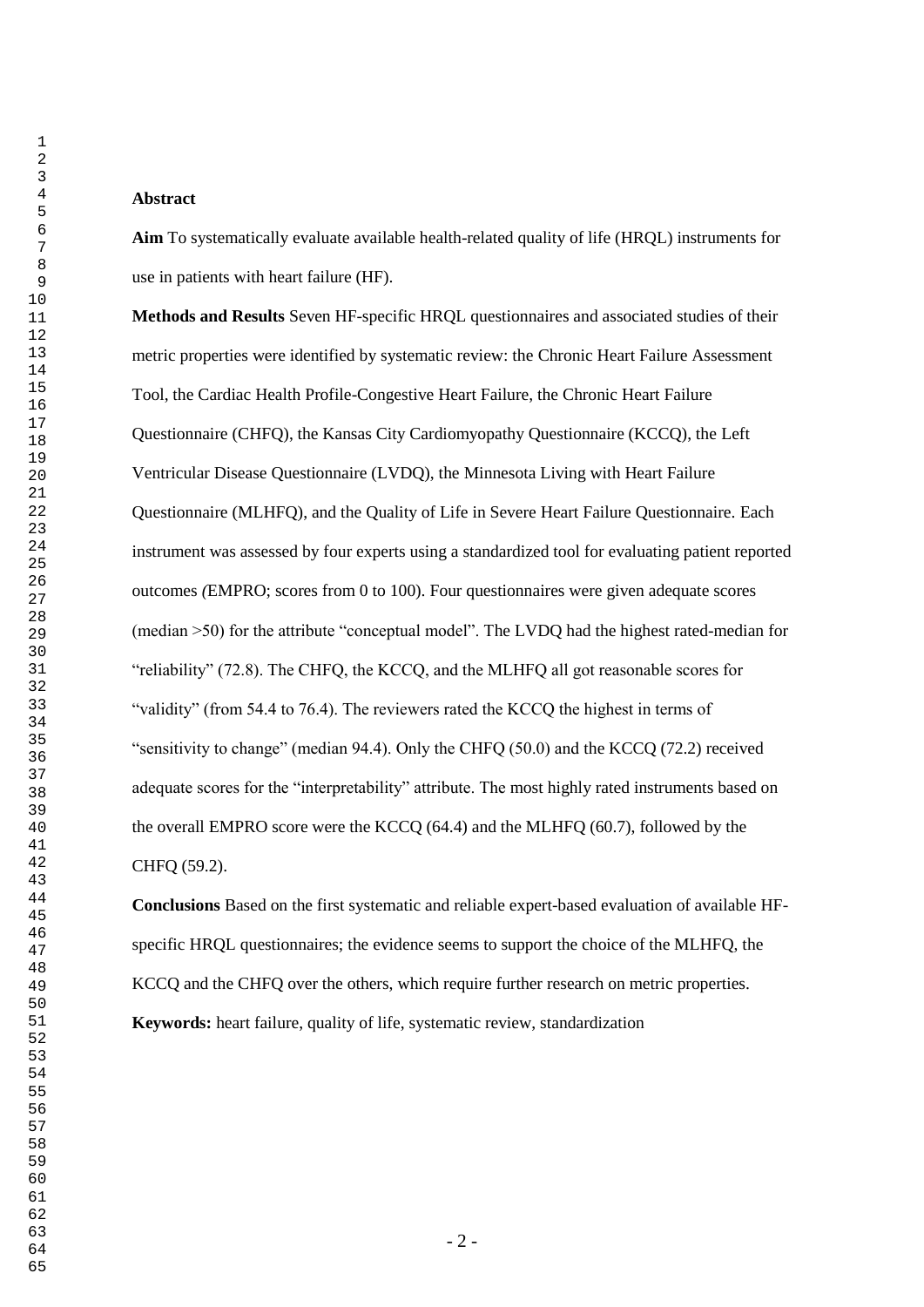### **Introduction**

Medical care is increasingly focused on the management of chronic diseases, including heart failure (HF). Management programs are developed not only to prolong life, but also to relieve symptoms and improve overall well-being.<sup>1</sup> In conjunction with traditional clinical endpoints, patient reported outcomes (PROs), such as health-related quality of life (HRQL) measures, have proven useful in evaluating the achievement of these goals from the patient's perspective, and are also gaining importance as predictors of mortality and hospitalization in patients with  $HF<sup>2-4</sup>$ .

Both generic instruments (i.e., those covering a wide range of constructs and applicable to patients with different conditions and diseases and the general population) and disease-specific measures have been used to evaluate HROL in relation to HF.<sup>5;6</sup> Disease-specific measures have, however, generally been shown to be more sensitive to changes, as they better capture issues which are relevant to these patients, $^7$  and a number of HF-specific HRQL questionnaires are now available. Nonetheless, as E.F. Lewis argued in a recent editorial, "many clinicians and non-outcome researchers remain skeptical and often shy away from targeting QOL as the primary endpoint in clinical studies." One of the issues that limits the use of HRQL measures is the lack of information available with which to choose the most suitable instrument, and the unconfirmed reliability of the published data. $<sup>1</sup>$ </sup>

In 2009, a systematic review compiled all available published information about the measurement properties of the different HF-HRQL questionnaires.<sup>8</sup> However, the comparison was mainly limited due to the lack of a standardized method for evaluating the different measurement criteria of the measures assessed. A standardized tool to assess HRQL instruments has to meet three fundamental requirements: a) well-described and solidly established attributes; b) expert reviewers to conduct the assessment, and c) a scoring system which allows for direct comparisons among instruments. The EMPRO tool (evaluating measures of patient reported outcomes) was recently developed to facilitate this process; is based on an exhaustive series of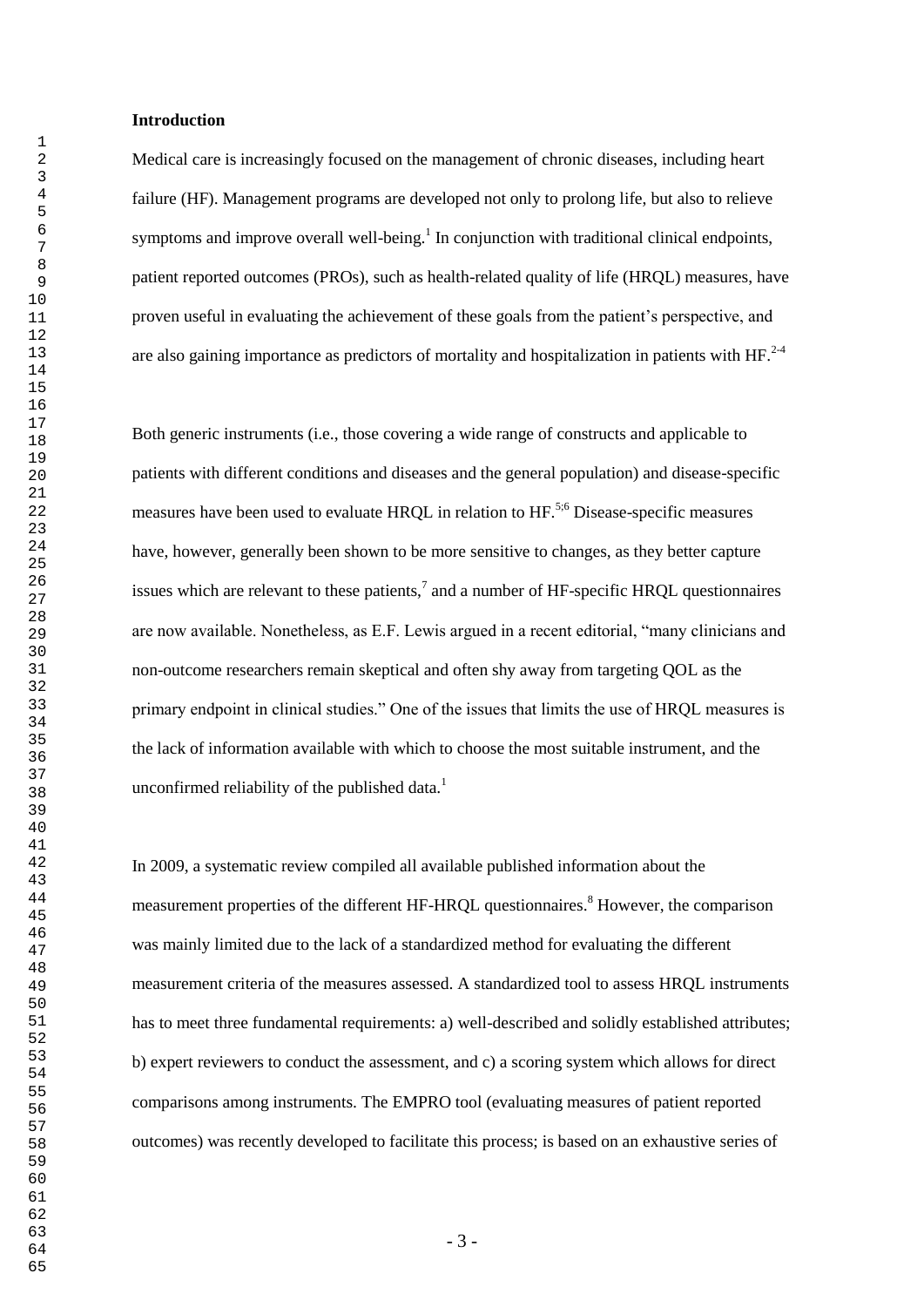recommendations regarding the ideal attributes of PRO instruments,<sup>9</sup> and has been shown to be valid and reliable.<sup>10</sup>

The objective of this study was to systematically compare all existing HF-HRQL instruments using the EMPRO tool, to reveal the strengths and weaknesses of the constructs covered, rigor of the development process, psychometric properties and associated administrative burden. This information can act as a first step in the consolidation of healthcare professionals' acceptance of HF-HRQL measures and will allow them to base their instrument selection decisions on rigorous findings. $<sup>1</sup>$ </sup>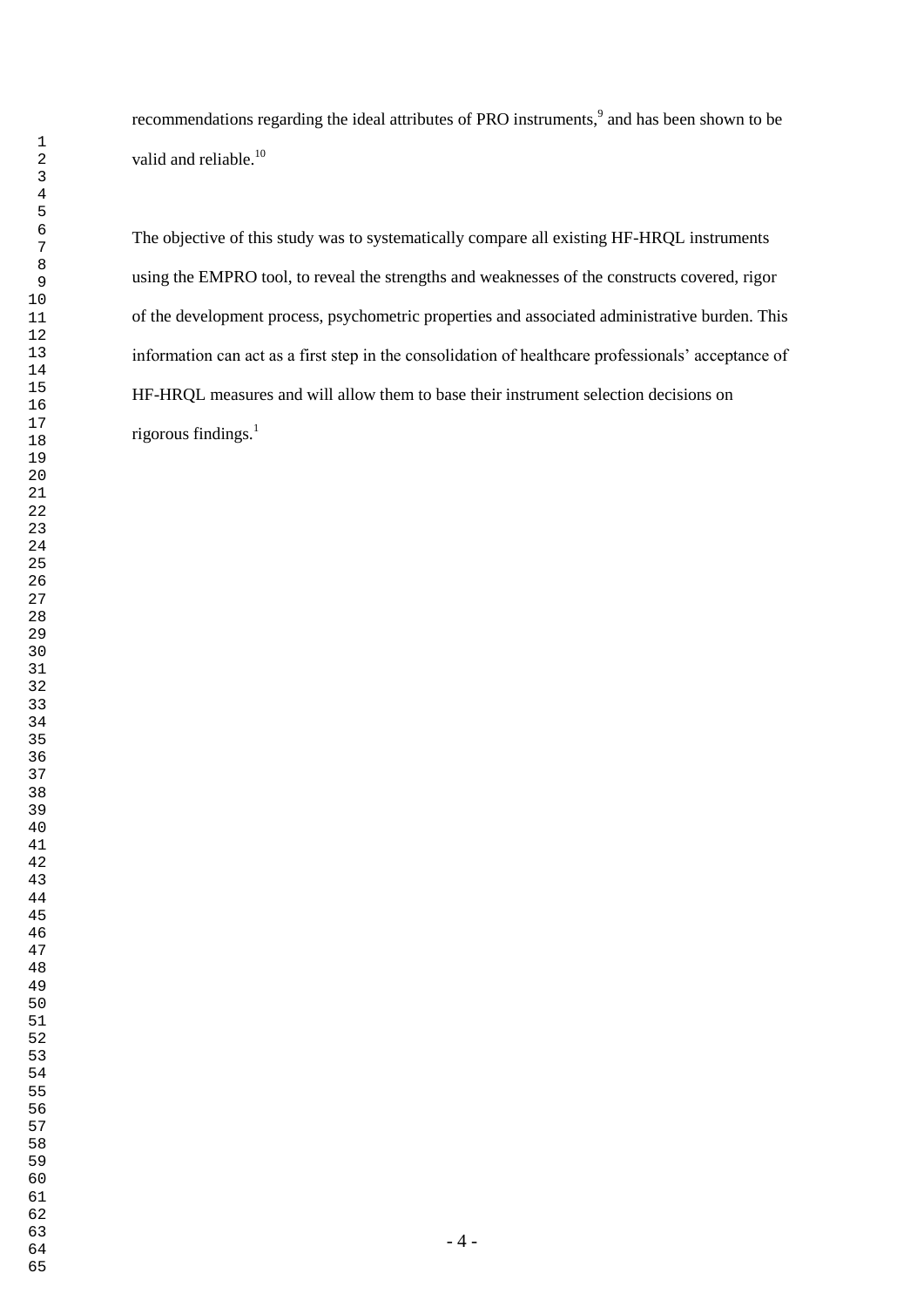### **Methods**

*Identification of HF questionnaires and evidence to be evaluated*

Both the measures to be evaluated and the materials on which the evaluation was to be based were identified using several different methods: a) an update of a previous systematic review performed until May ,  $8$  b) a specific search in an on-line library of existing PRO instruments (www.proqolid.org), c) citation tracking of selected documents, and d) a review of instrument-specific websites. Briefly, the systematic review consisted of a broad search in NLM Gateway PubMed, using "heart failure" and "quality of life" as MeSH terms and free text. Each step was conducted separately by two reviewers (from titles to full text review). Disagreements were resolved by consensus or through the involvement of a third researcher. Only articles published in English, Spanish, French, German or Russian were included (detailed information provided elsewhere).<sup>8</sup>

#### *The EMPRO*

The EMPRO is a tool developed to facilitate the standardized evaluation of PRO measures.<sup>10</sup> Expert reviewers use the EMPRO (after examining all the materials) to evaluate instruments on 39 items covering eight relevant attributes: conceptual and measurement model, reliability, validity, sensitivity to change, interpretability, administrative burden, alternative modes of administration, and cross-cultural and linguistic adaptations (Table 1). The last of these was not included, as only original language versions were evaluated. Reviewers express their degree of agreement with items with options from 1 (strongly disagree) to 4 (strongly agree); they can also check "no information". The response option "not applicable" is included for a small number of items. Reviewers are required to provide detailed comments justifying or explaining their ratings.

-Table 1 about here-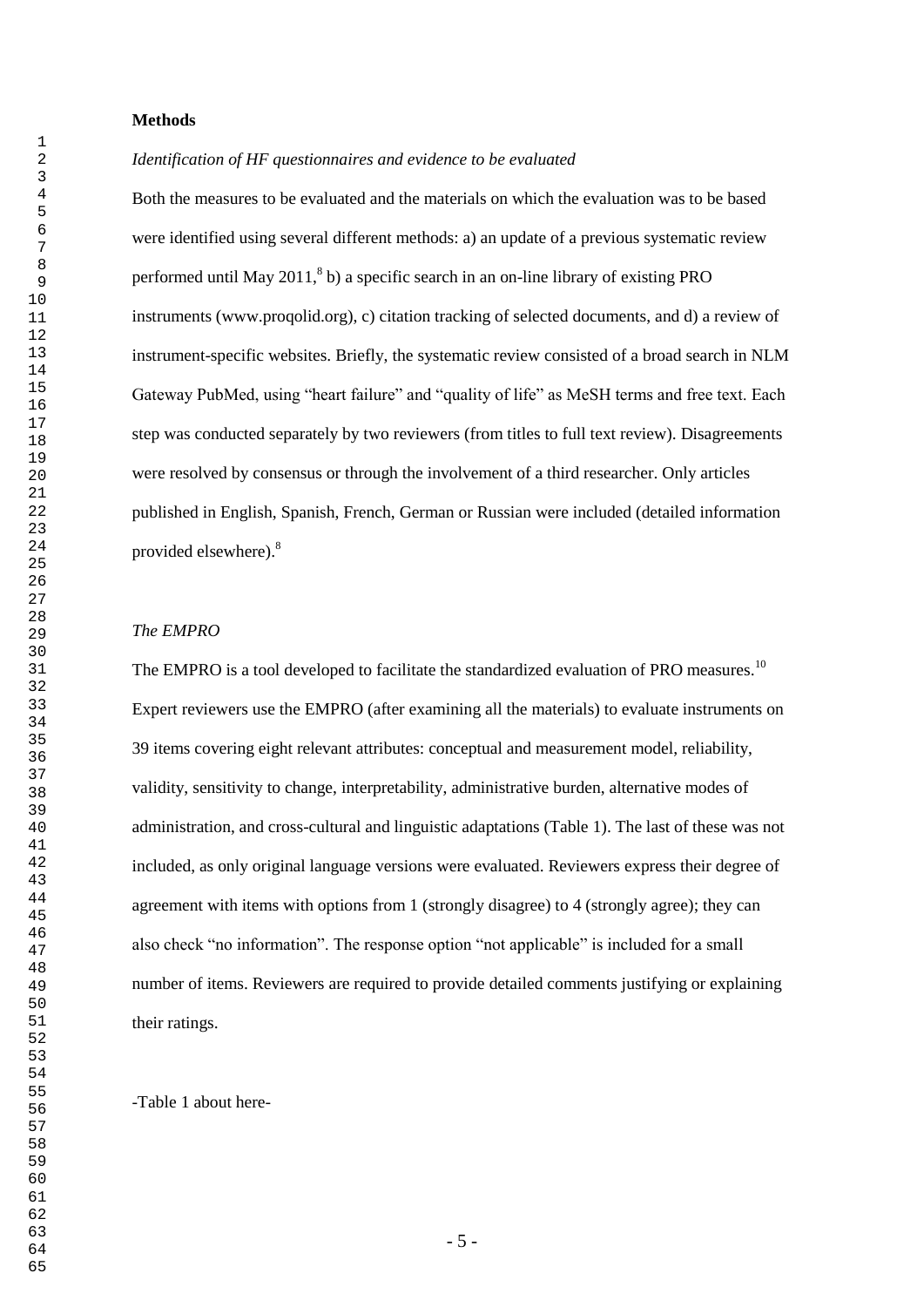As a final task for completing the EMPRO, experts are asked to provide a general recommendation for the instrument being evaluated and provide a rationale for their recommendation (from "strongly recommend" to "would not recommend").

#### *Evaluation process*

Each HF-specific questionnaire was evaluated by four different expert reviewers who completed the EMPRO assessment based on the evidence available. Reviewers were selected based on their expertise in developing, validating, and/or using PRO measures, had not been involved in the development of any of the HF-HRQL measures being evaluated, and were randomly assigned.

In addition to access to their individual EMPRO tool, reviewers were provided with a copy of the original measure to be assessed, the user manual (if available), and all the identified full-text articles describing the instrument's development or psychometric property assessments, along with any relevant conference information.

After an initial independent evaluation (blind to other reviewers), experts could modify their original ratings in consensus review rounds designed to enhance agreement as much as possible. The appraisal process was carried out via a secure on-line system, and ended after a maximum of two rounds of consensus. Consensus was not necessarily reached, so the process allowed each reviewer to maintain his or her own ratings, which were the basis for the analyses.

Comments registered by appraisers during the evaluation process were reviewed to support the most relevant strengths and weaknesses of the questionnaires.

#### *Analysis*

At the end of the assessment period, there were four EMPRO appraisals for each evaluated HFspecific measure. Seven attribute scores (Table 1) and an overall score were obtained from

- 6 -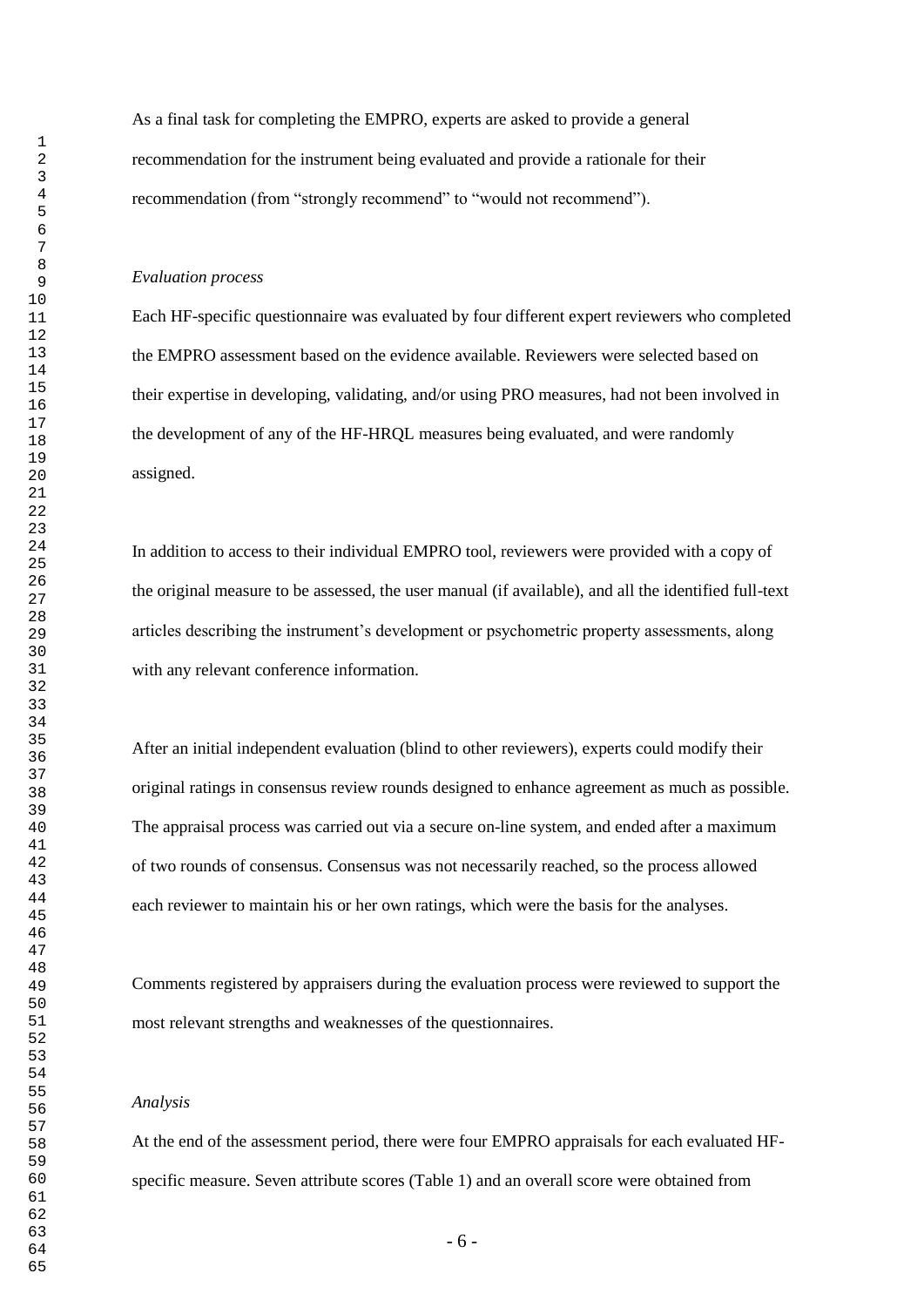every EMPRO appraisal. The attribute scoring process consisted of several steps: a) items answered as "no information" were assigned a score of 1 (lowest possible score) if at least 50% of all items for one attribute were rated; b) items rated as "not applicable" were imputed by the mean of the remaining attribute items; c) attribute scores were obtained by calculating the response mean of the corresponding items; and d) attribute scores were linearly transformed to a range of 0 (worst possible score) to 100 (best possible score). In addition to the seven attribute scores, an overall score was calculated for each EMPRO appraisal. This score combined the information from the five most psychometric-related attributes (conceptual and measurement model, reliability, validity, sensitivity to change and interpretability). The overall score was calculated only when at least three out of the five attributes had a score, by imputing 0 to missing attribute scores. EMPRO scores were considered reasonably adequate or acceptable if they reached at least 50 (half of the maximum score).

To summarize the information gathered from each HF-specific measure (four EMPRO appraisals per measure) the data from the four reviewers was presented by median and range.

The reliability of the "multiple-reviewer method" (agreement among appraisers) was tested with the one-way random effects intraclass correlation coefficient  $(ICC)$ .<sup>11</sup>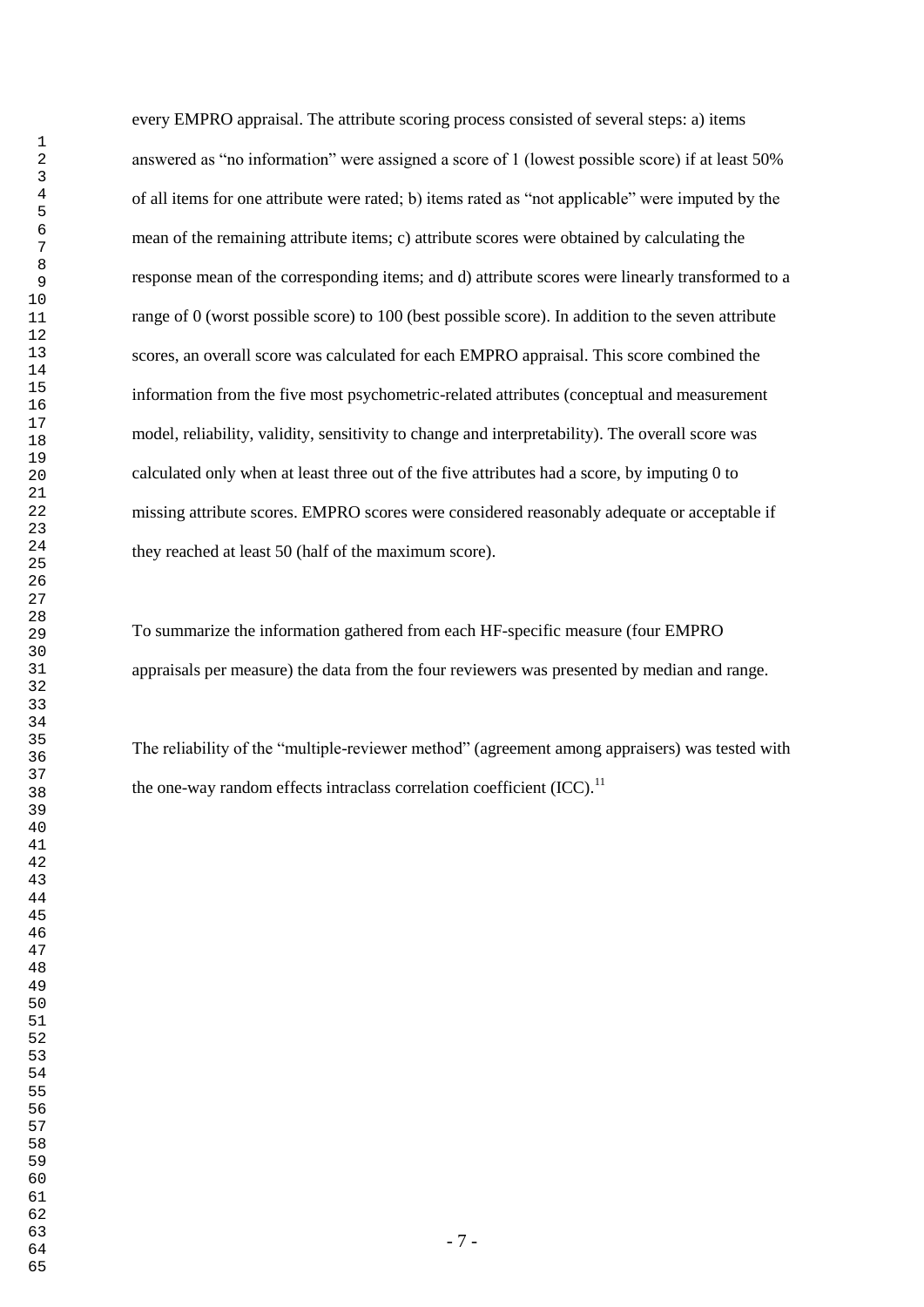### **Results**

Seven questionnaires for evaluating the HRQL of HF patients were identified and a wide range of materials regarding the characteristics of the original versions of those tools was collected (Table 2). The questionnaires were the Chronic Heart Failure Assessment Tool  $(CHAT)^{12}$ , the Cardiac Health Profile-Congestive Heart Failure (CHPchf)<sup>13</sup>, the Chronic Heart Failure Questionnaire (CHFO)<sup>14</sup>, the Kansas City Cardiomyopathy Questionnaire (KCCO)<sup>15</sup>, the Left Ventricular Disease Questionnaire  $(LVDQ)^{16}$ , the Minnesota Living with Heart Failure Questionnaire (MLHFQ)<sup>17</sup>, and the Quality of Life Questionnaire in Severe Heart Failure  $(OLO-SHF)<sup>18</sup>$ . The number of documents made available to the EMPRO appraisers for the assessment of each questionnaire ranged from one (CHAT) to 21 (MLHFQ), most of which were published papers (Table 2), including full articles (range  $1-11$ ) and abstracts (range  $1-6$ ) (see Annex). User manuals and/or scoring instructions were available only for the CHFQ, KCCQ, and MLHFQ.

The questionnaires were developed between 1987 and 2007, mainly in English speaking countries (except the CHPchf and the QLQ-SHF, both developed in Sweden). In general, they all share the same objective, but feature different structures: from 36 items in a single domain/score (LVDQ) to 16 items conforming to three domains/scores (CHFQ). All the measures are self-administered, with the exception of the CHFQ.

-Table 2 about here-

Each of the seven questionnaires was evaluated by sets of four different reviewers, resulting in a total of 28 EMPRO appraisals. The results of these assessments are summarized (median and range of reviewer scores) per questionnaire and attribute in table 3. Four questionnaires (CHPchf, CHFQ, KCCQ, and MLHFQ) yielded adequate scores for "conceptual model", with medians ranging from 52.4 to 61.9 on the EMPRO scale (ranging from 0 to 100) and with individual ratings from 33.3 (for the CHPchf) to 95.2 (for the CHFQ). The QLQ-SHF received

- 8 -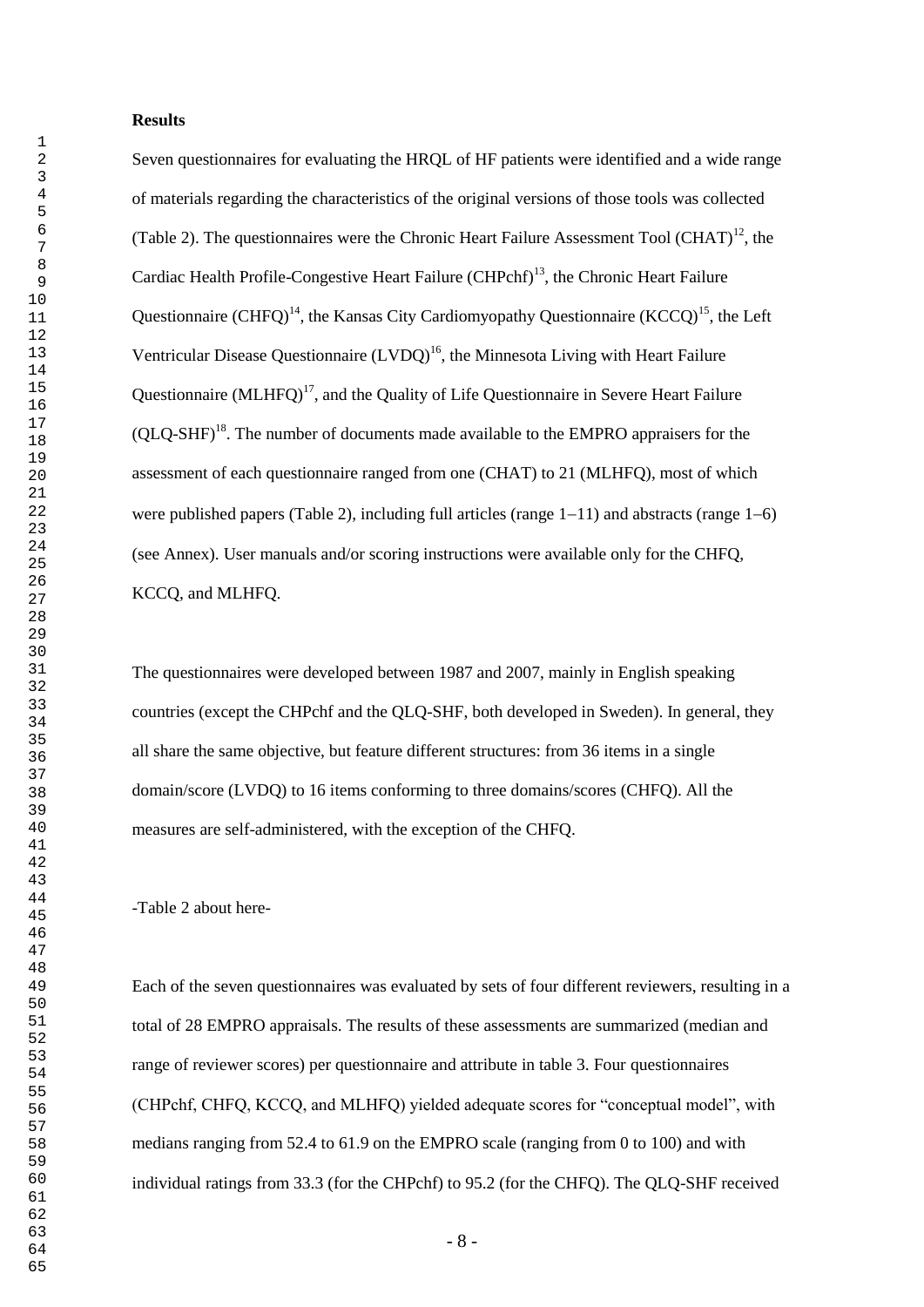the lowest median scores for this attribute: 16.7 (range 4.8-19.1). For the "reliability" attribute, the LVDQ had the highest median (72.8), while the QLQ-SHF was given the lowest scores (median 23.8). Not enough information was found on reliability for the CHAT to calculate an EMPRO reliability score. The CHPchf, the CHFQ, the KCCQ, and the MLHFQ presented reasonable scores for the "validity" attribute: median values from  $50.0$  (13.3–77.8) for the CHPchf to  $76.4$  (33.3–100.0) for the KCCO. The other three questionnaires were given lower scores on validity (with a median ranging from 12.5 to 40.0). It was impossible to calculate a score for "sensitivity to change" for the CHPchf and the CHAT, and those given to the QLQ-SHF were very low (median 5.6, range  $0.0-11.1$ ). In the rest of the instruments, sensitivity to change received the highest scores of all the attributes: from  $66.7 (66.7–88-9)$  for the MLHFQ to  $94.4$  (55.6–100.0) for the KCCQ. Only the CHFQ and the KCCQ presented adequate scores for the "interpretability" attribute (medians  $50.0$  (range  $22.2-55.6$ ) and  $72.2$  (range  $44.4-88.9$ ), respectively).

As a summary of the metric properties (the five attributes described above), only three out of the seven questionnaires received an acceptable median on the overall score:  $59.2$  ( $52.1$ – $71.29$ ) for the CHFQ,  $60.7$  (55.2–65.9) for the MLHFQ and  $64.4$  ( $60.2–81.9$ ) for the KCCQ.

The results of the assessments of the other two independent attributes are also shown in table 3. The EMPRO scores for "burden" ranged from a median of 33.3 (33.3–38.1) for the CHPchf to 54.8 (52.4–61.9) for the MLHFQ. Only one reviewer rated this attribute for the OLO-SHF  $(0.0)$ and no information was available to calculate it for the CHAT. The CHAT, CHPchf, and QLQ-SHF did not have "alternative modes of administration". This attribute was rated as 0.0 for the LVDQ. The KCCQ presented the highest scores for this attribute (median 50.0), followed by the CHFQ and the MLHFQ, with median scores of 41.7 and 33.3, respectively.

- Table 3 about here-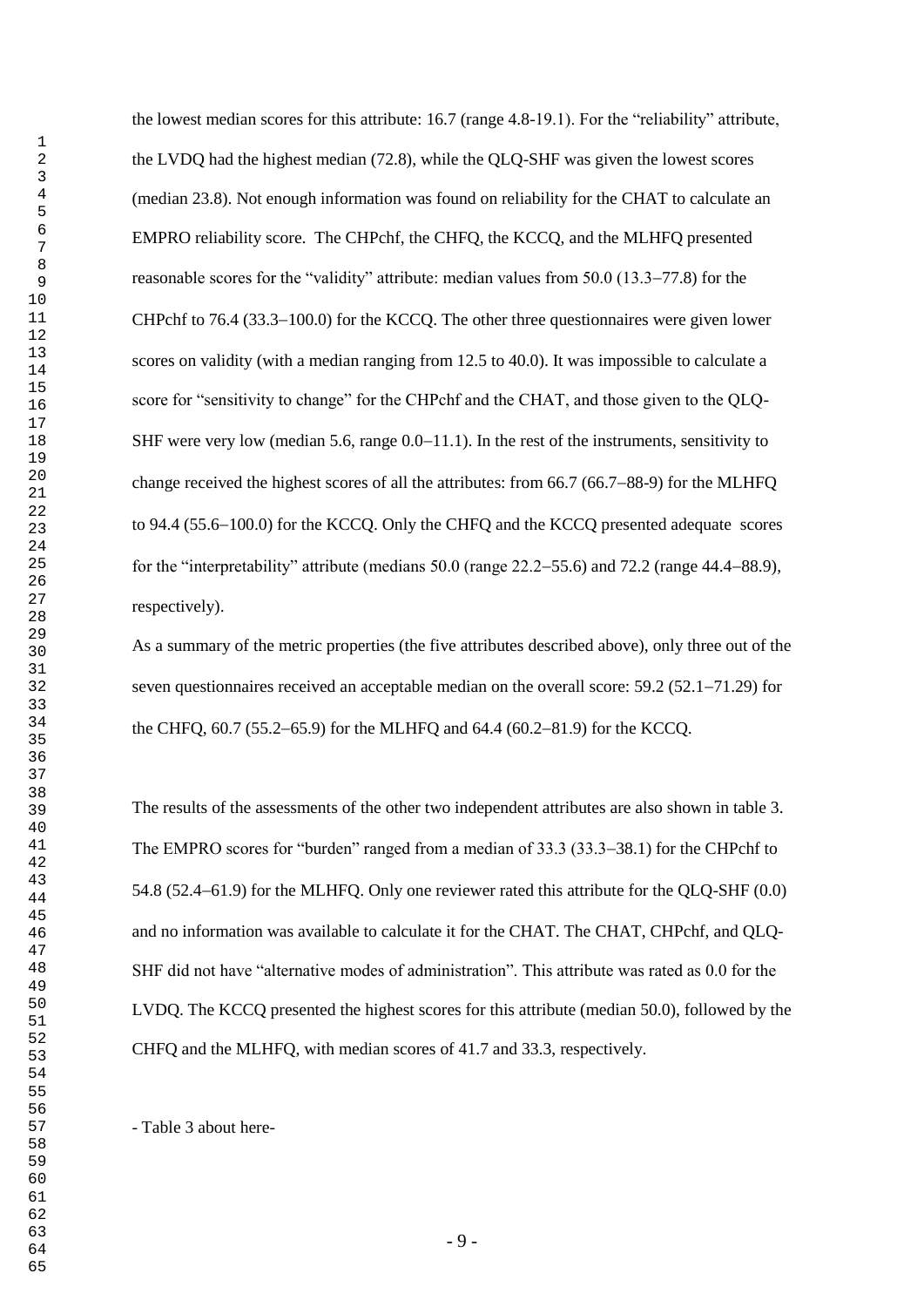As shown in table 4, none of the four experts who evaluated the CHPchf felt they could make a recommendation due to the lack of information about the instrument. There was also general consensus (among the corresponding set of reviewers) that the QLSHFQ should not be recommended. The LVDQ was either not recommended or recommended with provisos by the four experts that appraised it. Both the CHAT and the CHFQ were provisionally recommended by consensus, while the reviewers were evenly split between recommending the KCCQ and the MLHFQ with provisos and strongly recommending them.

-Table 4 about here-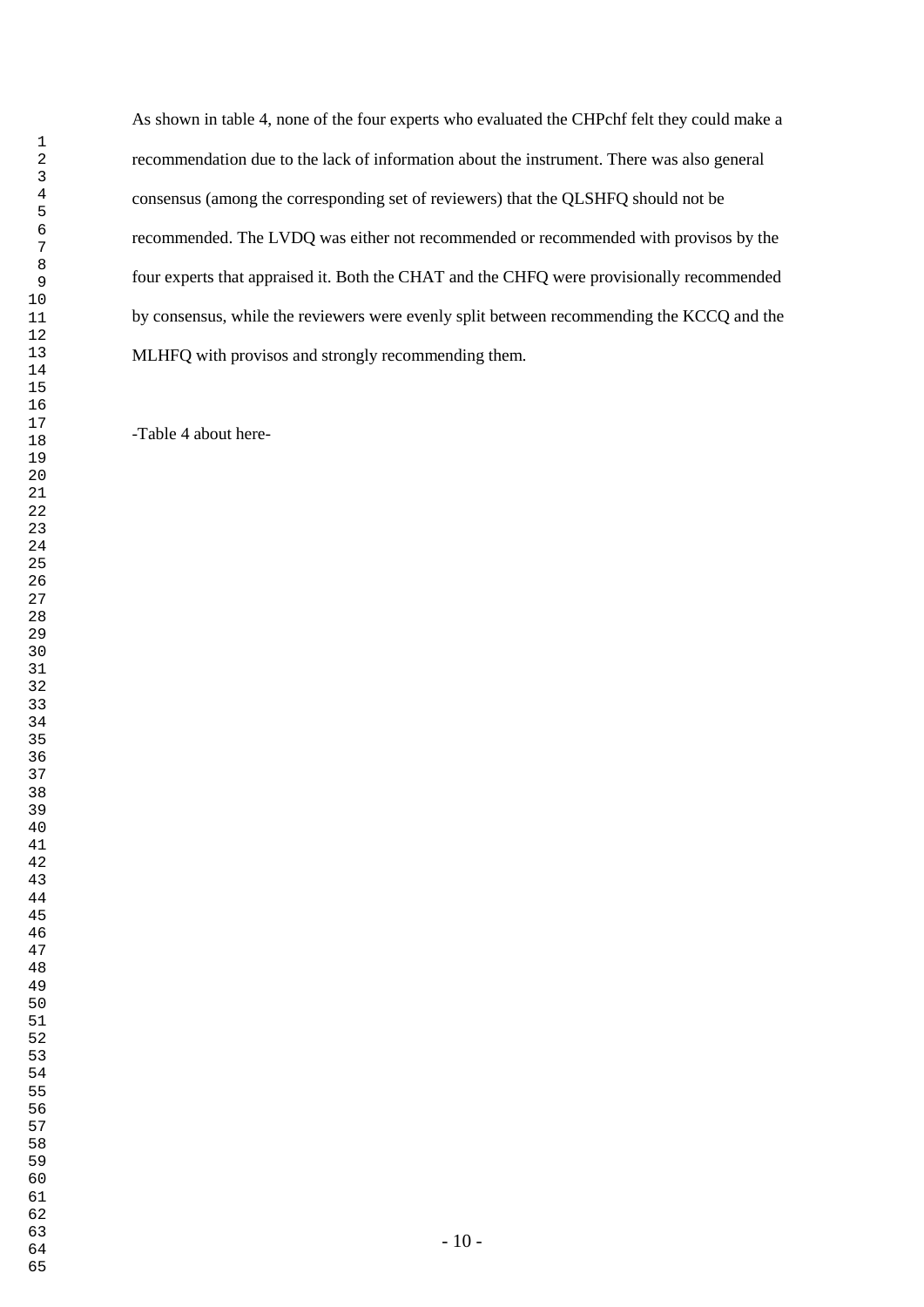#### **Discussion**

Of the seven existing disease-specific instruments to measure HRQL in patients with heart failure, the most highly rated by experts (following standard criteria) were the KCCQ and the MLHFQ, closely followed by the CHFQ. These three questionnaires are undeniably the most commonly used disease-specific measures for patients with HF.<sup>8</sup> Although knowledge of the instrument might have a greater impact on its use than the quality of the measure itself, in this case our findings on quality coincided with the degree of use of the instruments. But are these instruments being properly used? Are the professionals using them aware of their limitations? This study aimed to shed light on these fundamental issues. Detailed information on the different measurement attributes highlights the adequacy of these instruments compared to one another, and should help professionals when choosing the best tool to use for a specific study context.

The KCCQ is the most recently developed of the three recommended instruments, designed almost 10 years after the CHFQ and the MLHFQ. By the time the KCCQ was published, the two other questionnaires were already quite well known, as were some of their advantages and disadvantages, which may have helped inform the development of the KCCQ. The shorter lifespan of the KCCQ has had an effect on its use in absolute terms; however, it has quickly become quite popular and received the best ratings for validity, sensitivity to change, and interpretability. Although reviewers remarked on the lack of information regarding some aspects of the development process of the KCCQ and on the insufficient information available on the evaluation of its test-retest reliability, the results support a reasonable conceptual model and its other psychometric properties were positively rated.

The MLHFQ has been the most widely used instrument for evaluating HRQL in HF patients internationally. Much has been published on the measurement properties of the original version (reviewed in this study), as well as on versions in other languages, and a large number of studies have used the MLHFQ as a primary or secondary outcome.<sup>19</sup> Five years ago, the MLHFQ was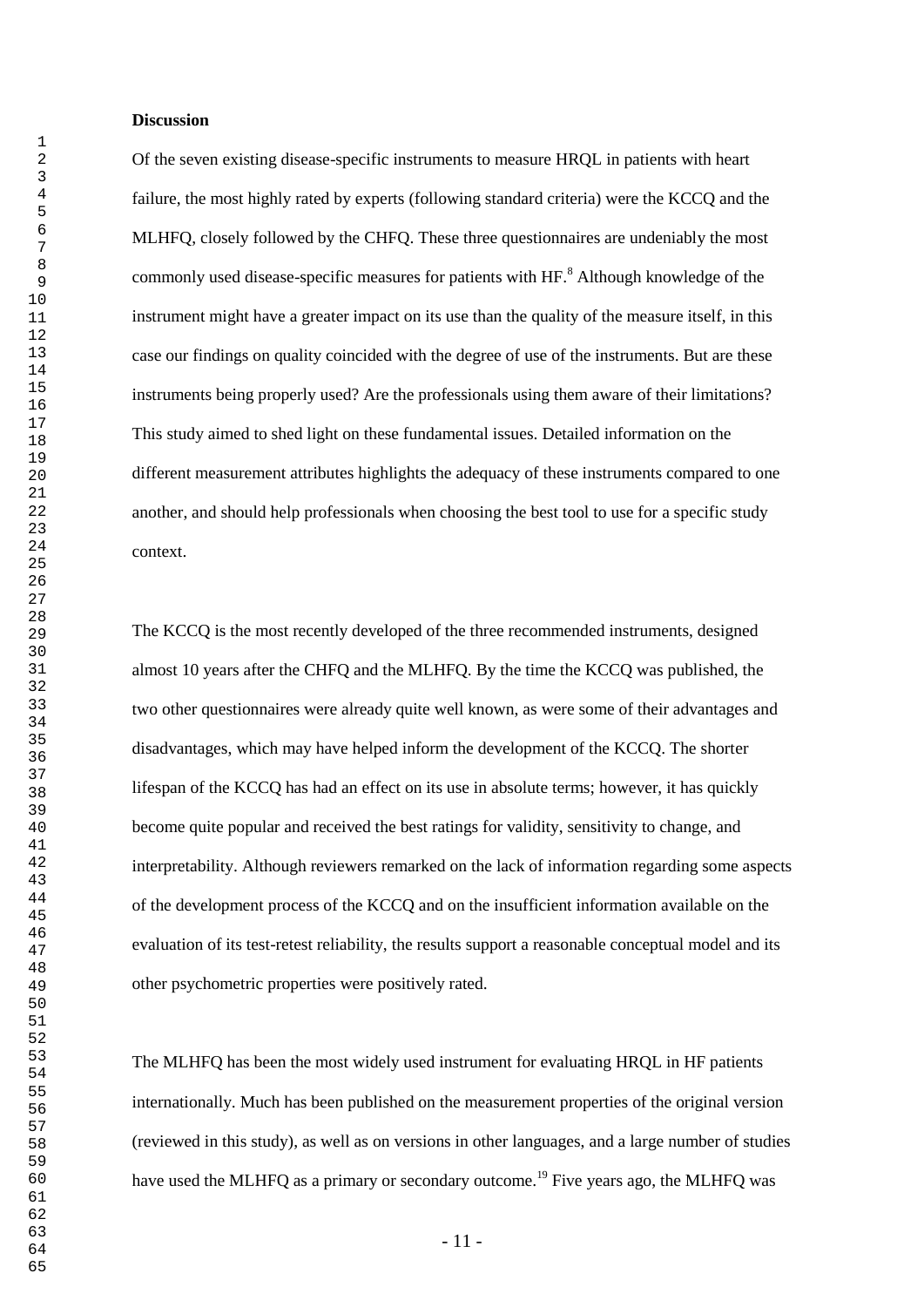identified as the questionnaire with the best properties, $\delta$  and even now it has the highest scores for reliability, and a good ability to both measure its objective (validity), and detect change over time. Furthermore, although some appraisers expressed concern about the MLHFQ's domain structure (lack of confirmatory factor analysis<sup>20;21</sup>), the ratings for this attribute were adequate. This was not the case for interpretability, an attribute for which further evaluation is warranted.

The CHFQ features the most well-defined conceptual model, a more than adequate degree of reliability and capacity to detect change over time, and acceptable validity and interpretability. Reviewers remarked on the instrument's particular suitability for use in longitudinal studies. This characteristic is supported by the CHFQ's "individualized profile". It is the only HF-HRQL instrument that allows patients to select the most important activities for them and base some of their responses on those activities.<sup>22</sup> Nevertheless, there are concerns that the need to administer the instrument by means of an interviewer might make it impractical and more time consuming than others, which may in part explain its relatively scarce use more than 20 years after its development.

Among the other four HF-HRQL questionnaires evaluated in this study, a complete assessment of psychometric properties was only possible for the LVDQ and the QLQ-SHF. The results showed quite high scores on reliability and sensitivity to change for the LVDQ, but these were based on only two studies and were accompanied by low ratings for the other measurement attributes. The general consensus was that the instrument was potentially interesting (especially considering its low administration burden) but that it has had only limited use and further study into its characteristics is required. A number of weak points were identified in the development and reporting of the QLSHFQ. Appraisers considered that the instrument's psychometric properties were not only inadequate but had only been "superficially studied". In general, the reviewers felt that more evidence was required in order to make recommendations about the administration of the CHAT or the CHPchf, as their development is still too recent.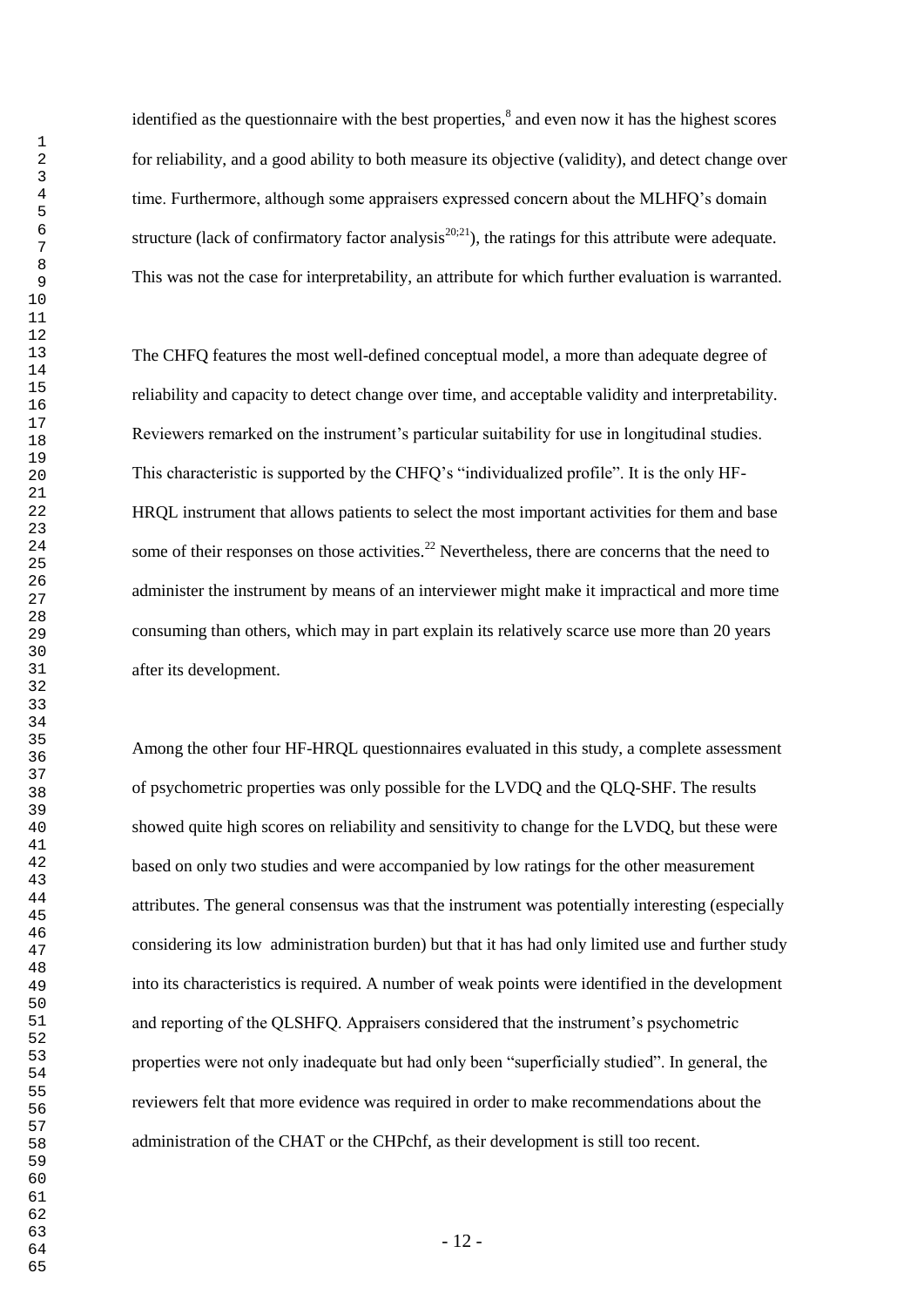Going back to the three HF-HRQL questionnaires that were recommended as a result of the expert evaluations, putting their EMPRO scores in context may help in interpreting those recommendations. The development of the EMPRO included a pilot test with the Spanish versions of the two most well-known generic HRQL questionnaires: $^{10}$  the EQ-5D and the SF-36. The EMPRO scores for "reliability" and "responsiveness" were similar or even lower (medians from 50 to 64) than those obtained for the CHFQ, the KCCQ, or the MLHFQ. High EMPRO scores are not easy to reach (i.e. reliability evaluation includes both classical and item response theories).

However, our results should be interpreted taking into account the study's limitations, which can be attributed to different sources. The first of these limitations are those inherent to any systematic retrieval or to the use of EMPRO assessments. The literature review may have failed to identify all the HF-HRQL instruments or related documents, as not all existing databases were searched. Nevertheless, we believe the systematic nature of the review and the sensitive search strategies used probably identified the great majority of available evidence on the characteristics and performance of the instruments evaluated. Evaluation with the EMPRO is based on published literature and is therefore constrained by the quantity and quality of published information available for each instrument. Newer or less frequently used instruments may be penalized because of the lack of evidence on some of their properties. That being said, most of the instruments assessed here were published before 2000, meaning that enough time has passed for considerable data on their psychometric characteristics to have been published. Secondly, the EMPRO ratings may be biased by the individual expertise of the evaluators, although the sets of four reviewers randomly assigned to each questionnaire may have attenuated this. The degree of inter-rater agreement among reviewers was reasonably adequate  $(ICC=0.8)$ .

Finally, the study presented here had the limitation of only evaluating original versions of the HF questionnaires, so a specific assessment should be conducted if there is special interest

- 13 -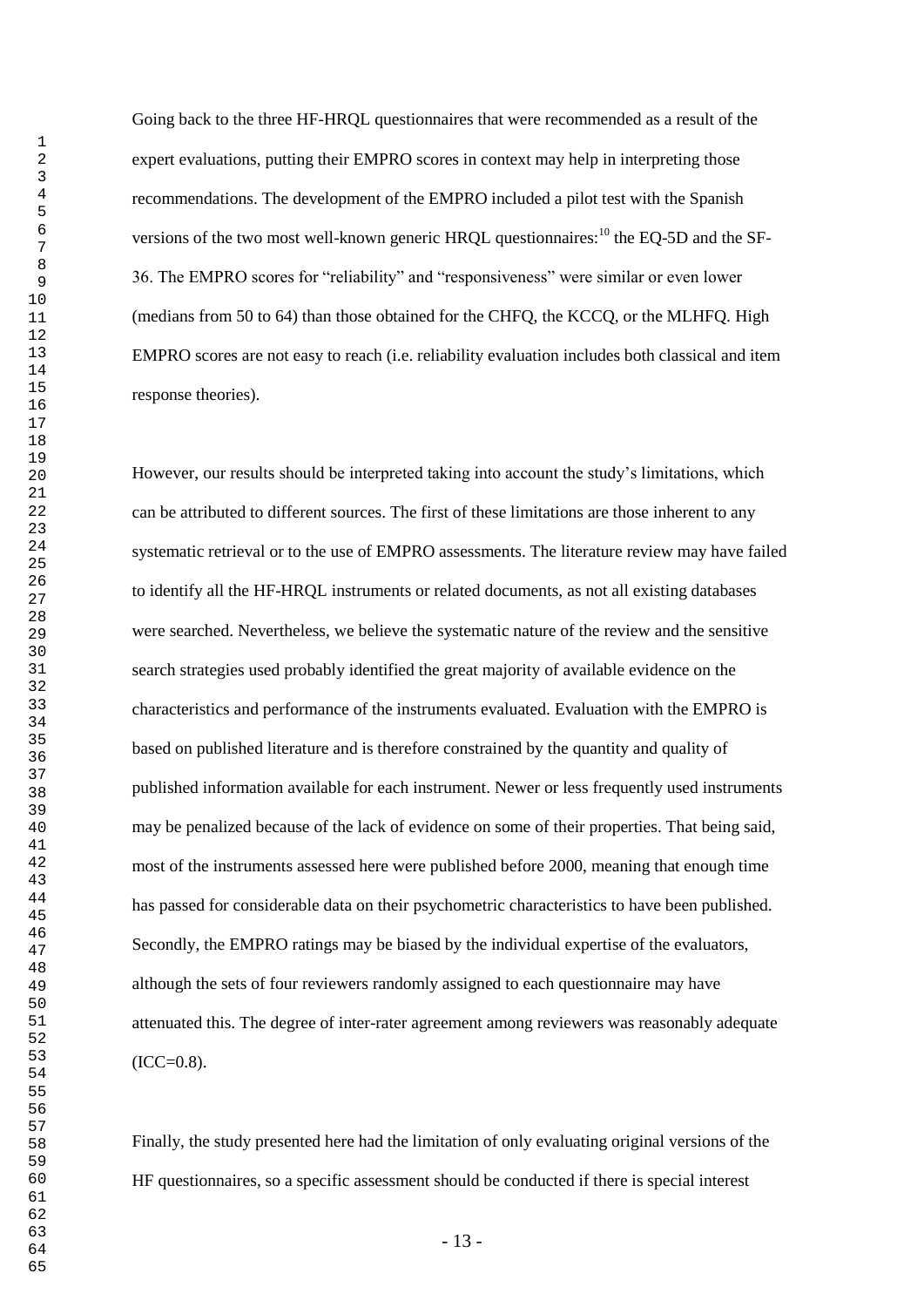regarding any country-specific version. However, including the studies of different country versions could introduce noise to the evaluation process as poor EMPRO scores could be due to a non-rigorous adaptation process rather than to the original instrument. Moreover, the authors would like to point out the fact that such an assessment (with the EMPRO tool) may be complemented with an evaluation of the quality of the studies from which data is extracted. The COSMIN (consensus-based standards for the selection of health measurement instruments) was recently developed with the participation of a group of international experts, as a checklist for evaluating the methodological quality of studies that assess the properties of an instrument, not the quality of the instrument itself.<sup>23</sup> Therefore, even the EMPRO was chosen to accomplish our research objectives, in further broader projects those objectives might be expanded now that both tools are available.

In conclusion, this is the first study to provide a systematic and reliable expert-based evaluation of available disease-specific quality of life questionnaires for use in patients with heart failure. The evidence would currently support a preference for the use of three instruments: the MLHFQ, the KCCQ, and the CHFQ. Choosing between them will depend on particular study needs and requirements, and our results may facilitate decisions in the instrument selection process. Further testing and/or improved development is needed before the other instruments can be recommended based on the evidence available.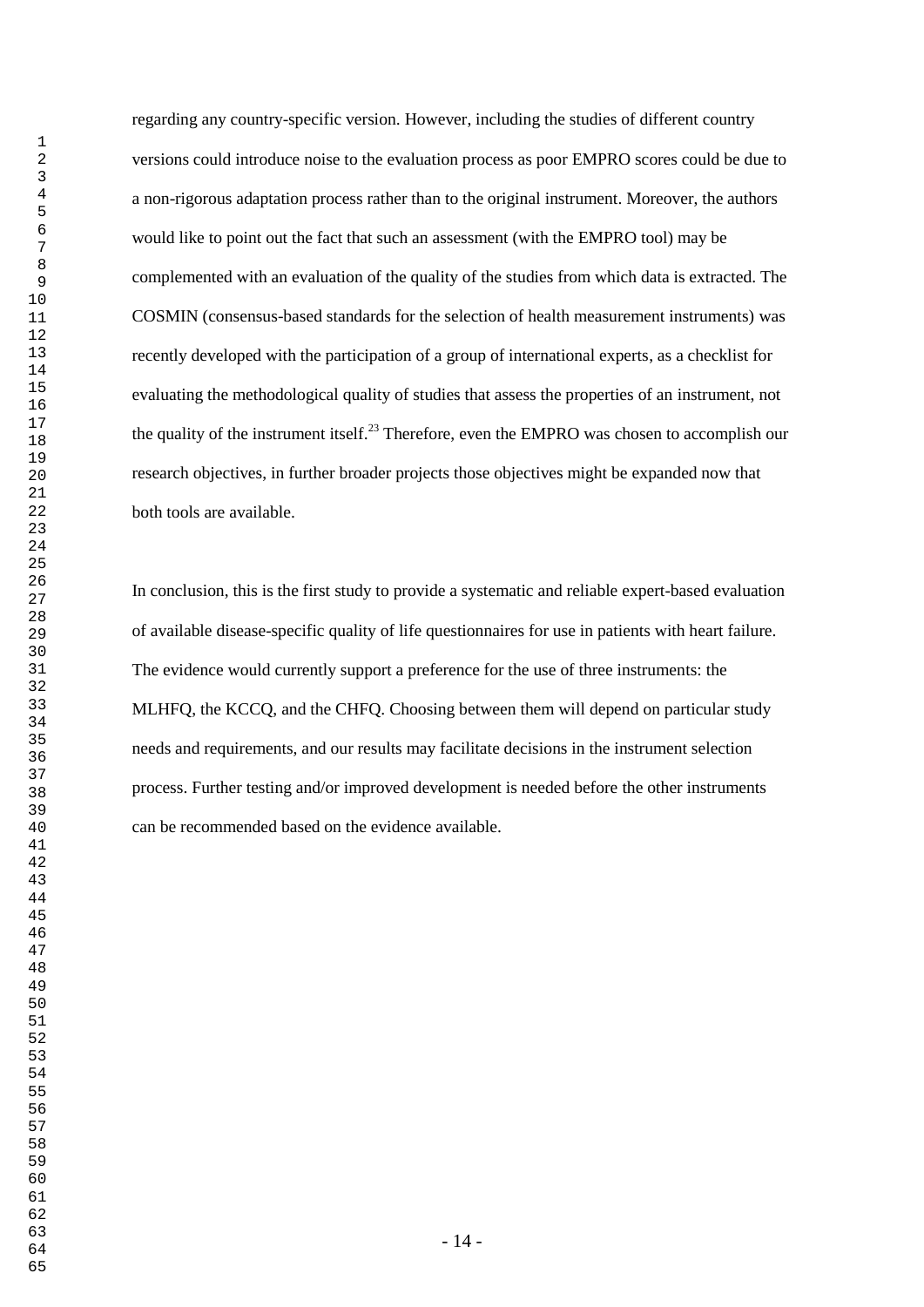## **Acknowledgements**

We would especially like to thank Dave McFarlane for his assistance in managing our initial databases and Àngels Pont and Áurea Martín-Morris for their help in editing the last draft of this manuscript. This work was supported by a grant from the Instituto de Salud Carlos III FEDER, (PI06/90483) and Recercaixa (2010ACUP 00158).

## **Author Disclosure**

O.Garin, M.Herdman, G.Vilagut, M.Ferrer, A.Ribera, L.Rajmil, JM.Valderas, F.Guillemin, D.Revicki, J.Alonso, and all other members from the EMPRO-HF Group have no conflicts of interest or financial ties to disclose.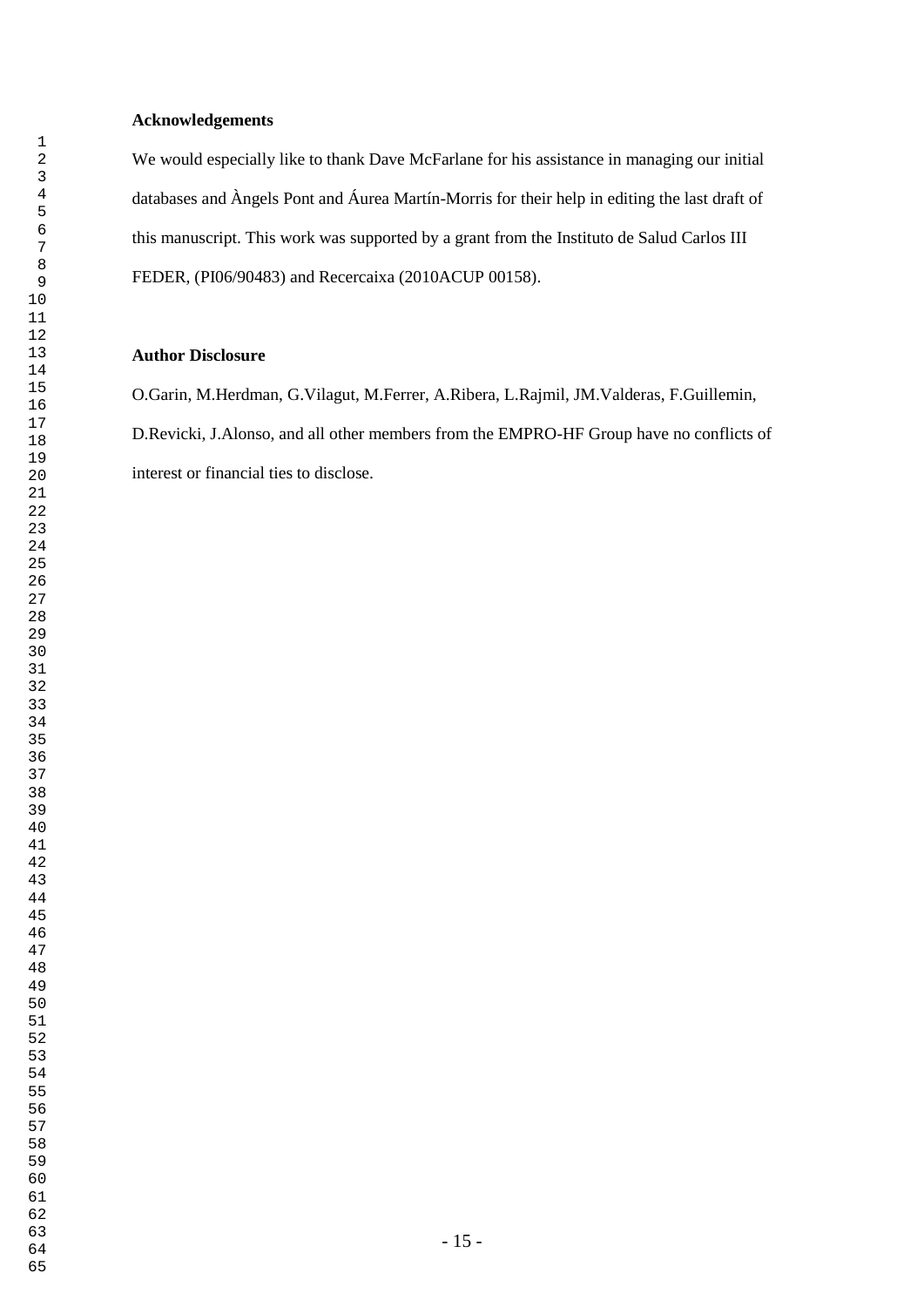#### **References**

- (1) Lewis EF (2012) Still at the drawing board: improving quality of life in heart failure. Circ Heart Fail 5(2):137-139.
- (2) Zuluaga MC, Guallar-Castillon P, Lopez-Garcia E, Banegas JR, Conde-Herrera M, Olcoz-Chiva M, Rodriguez-Pascual C, Rodriguez-Artalejo F (2010) Generic and disease-specific quality of life as a predictor of long-term mortality in heart failure. Eur J Heart Fail 12(12):1372-1378.
- (3) Iqbal J, Francis L, Reid J, Murray S, Denvir M (2010) Quality of life in patients with chronic heart failure and their carers: a 3-year follow-up study assessing hospitalization and mortality. Eur J Heart Fail 12(9):1002-1008.
- (4) Sullivan MD, Levy WC, Russo JE, Crane B, Spertus JA (2007) Summary health status measures in advanced heart failure: relationship to clinical variables and outcome. J Card Fail 13(7):560-568.
- (5) Flynn KE, Lin L, Moe GW, Howlett JG, Fine LJ, Spertus JA, McConnell TR, Pina IL, Weinfurt KP (2012) Relationships between changes in patient-reported health status and functional capacity in outpatients with heart failure. Am Heart J 163(1):88-94.
- (6) Naveiro-Rilo JC, Diez-Juarez MA, Flores-Zurutuza L, Rodriguez-Garcia MA, Rebollo-Gutierrez F, Romero BA (2012) [Quality of life in patients with heart failure: the perspective of primary health care]. Gac Sanit 26(5):436-443.
- (7) Wiebe S, Guyatt G, Weaver B, Matijevic S, Sidwell C (2003) Comparative responsiveness of generic and specific quality-of-life instruments. J Clin Epidemiol 56(1):52-60.
- (8) Garin O, Ferrer M, Pont A, Rue M, Kotzeva A, Wiklund I, Van GE, Alonso J (2009) Disease-specific health-related quality of life questionnaires for heart failure: a systematic review with meta-analyses. Qual Life Res 18(1):71-85.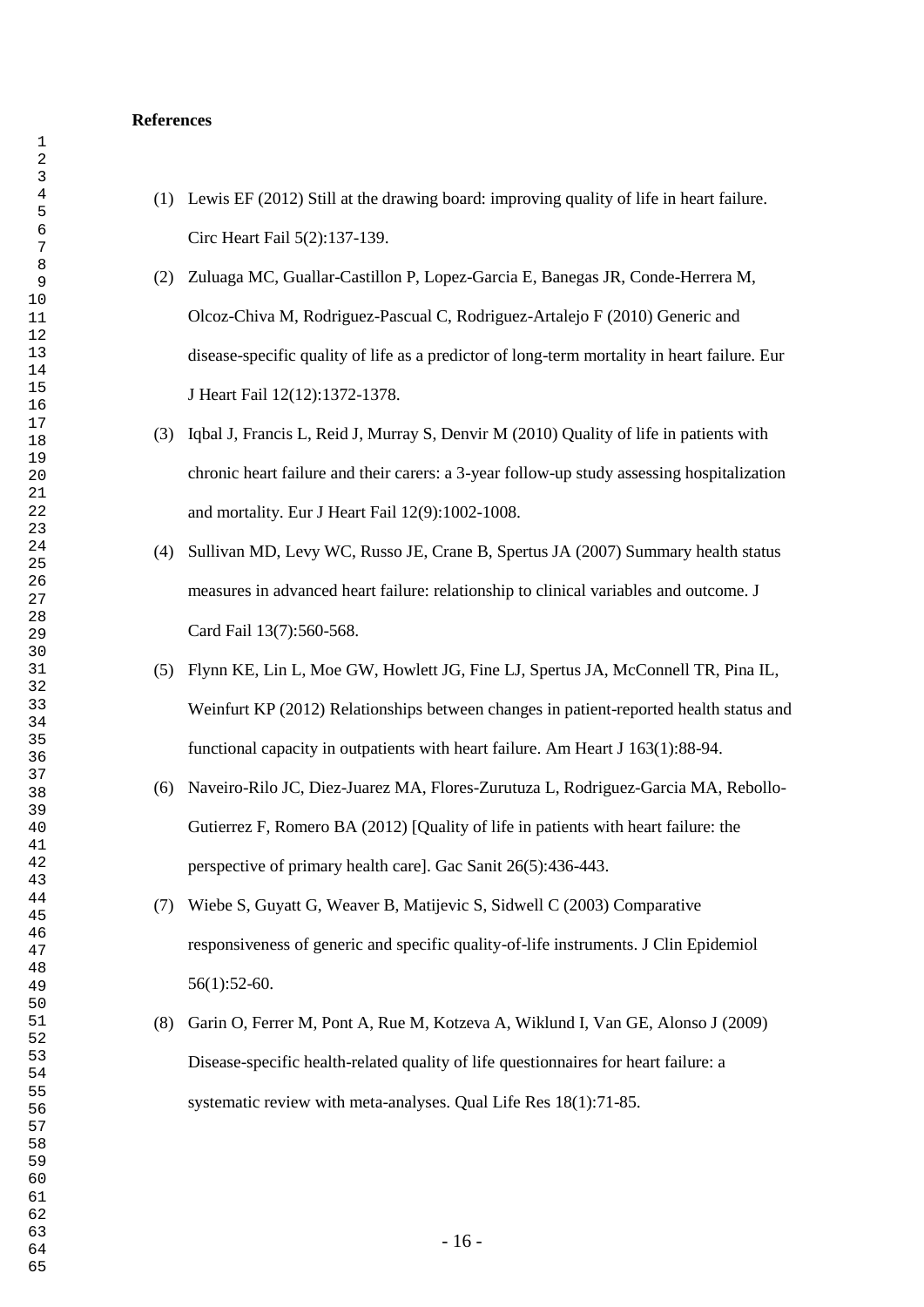- (9) Scientific Advisory Committee of the Medical Outcomes Trust (2002). Assessing health status and quality-of-life instruments: attributes and review criteria. Qual Life Res 11(3):193-205.
- (10) Valderas JM, Ferrer M, Mendivil J, Garin O, Rajmil L, Herdman M, Alonso J (2008) Development of EMPRO: a tool for the standardized assessment of patient-reported outcome measures. Value Health 11(4):700-708.
- (11) Shrout PE, Fleiss JL (1979) Intraclass correlations: uses in assessing rater reliability. Psychol Bull 86(2):420-428.
- (12) Dunderdale K, Thompson DR, Beer SF, Furze G, Miles JN (2008) Development and validation of a patient-centered health-related quality-of-life measure: the chronic heart failure assessment tool. J Cardiovasc Nurs 23(4):364-370.
- (13) Mannheimer B, Andersson B, Carlsson L, Wahrborg P (2007) The validation of a new quality of life questionnaire for patients with congestive heart failure-an extension of the Cardiac Health Profile. Scand Cardiovasc J 41(4):235-241.
- (14) Guyatt GH, Nogradi S, Halcrow S, Singer J, Sullivan MJ, Fallen EL (1989) Development and testing of a new measure of health status for clinical trials in heart failure. J Gen Intern Med 4(2):101-107.
- (15) Green CP, Porter CB, Bresnahan DR, Spertus JA (2000) Development and evaluation of the Kansas City Cardiomyopathy Questionnaire: a new health status measure for heart failure. J Am Coll Cardiol 35(5):1245-1255.
- (16) O'Leary CJ, Jones PW (2000) The left ventricular dysfunction questionnaire (LVD-36): reliability, validity, and responsiveness. Heart 83(6):634-640.
- (17) Rector TS, Kubo SH, Cohn JN (1987) Patients' self-assessment of their congestive heart failure. Part 2: content, reliability and validity of a new measure, The Minnesota Living with Heart Failure Questionnaire. Heart Failure 198-209.
- (18) Wiklund I, Lindvall K, Swedberg K, Zupkis RV (1987) Self-assessment of quality of life in severe heart failure. An instrument for clinical use. Scand J Psychol 28(3):220- 225.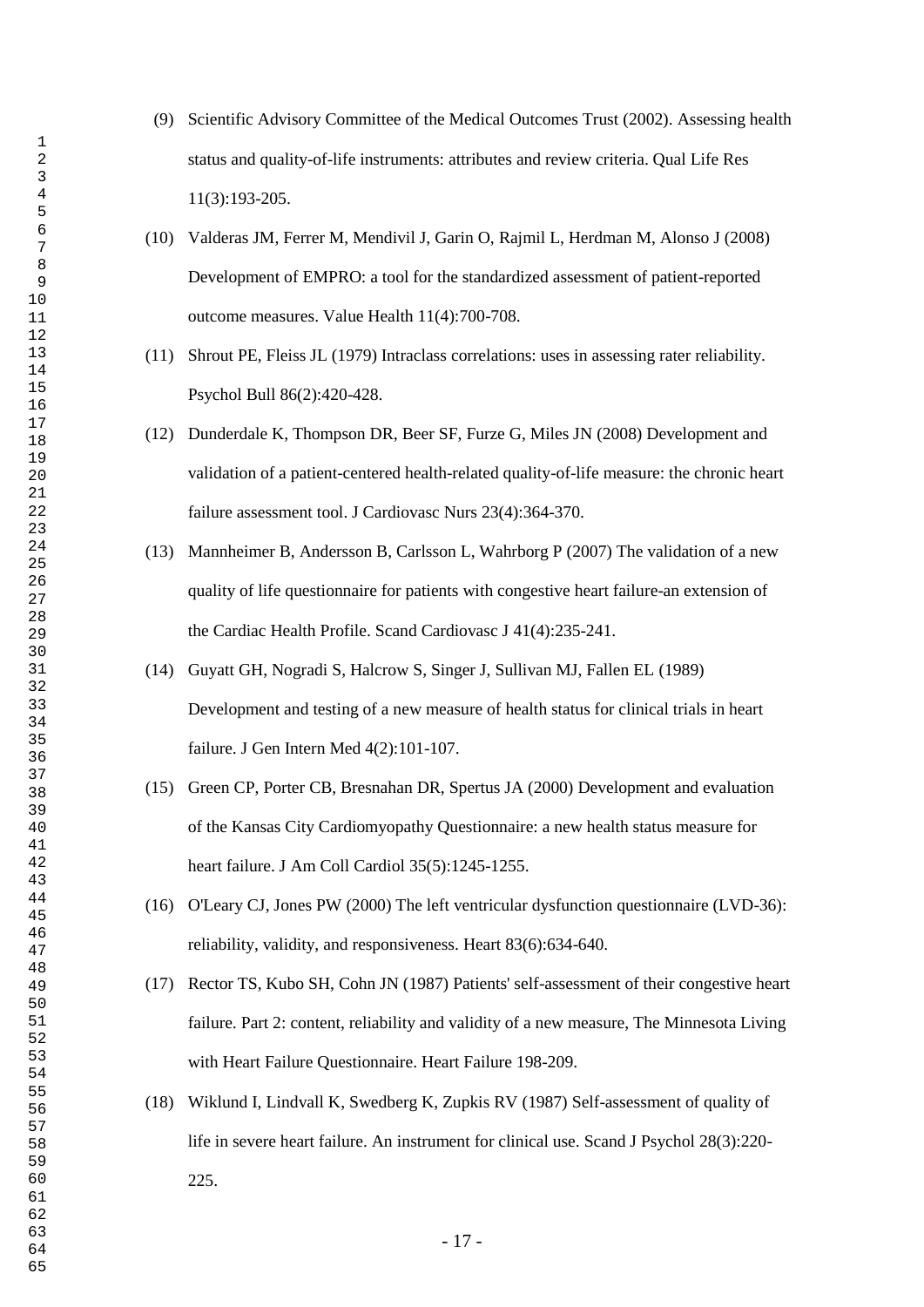- (19) Zanolla L, Zardini P (2003) Selection of endpoints for heart failure clinical trials. Eur J Heart Fail 5(6):717-723.
- (20) Heo S, Moser DK, Riegel B, Hall LA, Christman N (2005) Testing the psychometric properties of the Minnesota Living with Heart Failure questionnaire. Nurs Res 54(4):265-272.
- (21) Middel B, Bouma J, de Jongste M, van Sonderen E, Niemeijer MG, Crijns H, van den HW (2001) Psychometric properties of the Minnesota Living with Heart Failure Questionnaire (MLHF-Q). Clin Rehabil 15(5):489-500.
- (22) Dijkers MP (2003) Individualization in quality of life measurement: instruments and approaches. Arch Phys Med Rehabil 84(4 Suppl 2):S3-14.
- (23) Mokkink LB, Terwee CB, Patrick DL, Alonso J, Stratford PW, Knol DL, Bouter LM, de Vet HC (2010) The COSMIN checklist for assessing the methodological quality of studies on measurement properties of health status measurement instruments: an international Delphi study. Qual Life Res 19(4):539-549.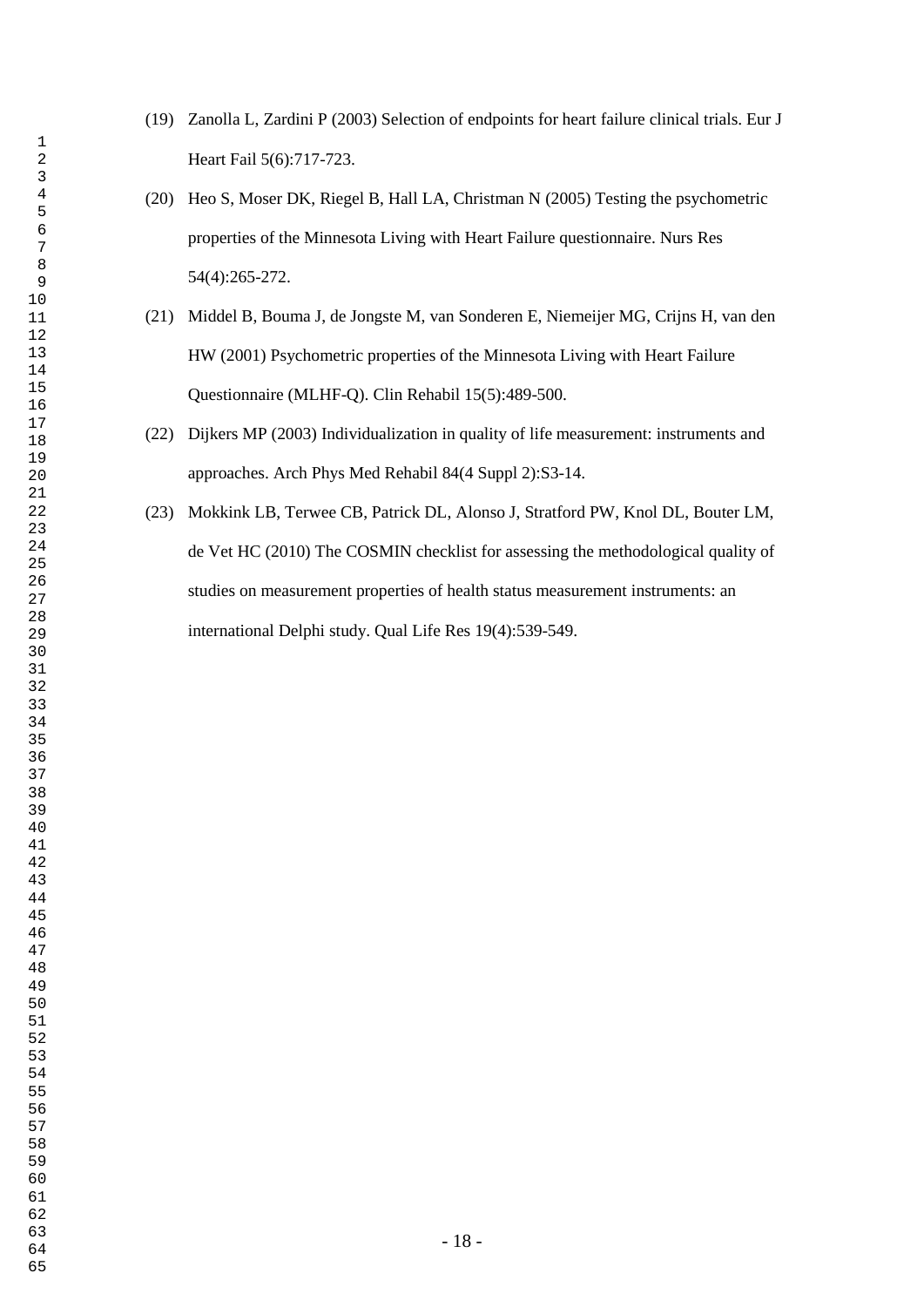| <b>Attribute</b>                    | <b>Definition</b>                                                                                                                                                                      |   | Higher scores mean<br>$($ ranging from $0$ to $100$ )                                                                                                                              |  |  |
|-------------------------------------|----------------------------------------------------------------------------------------------------------------------------------------------------------------------------------------|---|------------------------------------------------------------------------------------------------------------------------------------------------------------------------------------|--|--|
| Conceptual and measurement model    | The rationale for and description of the concept and the populations<br>that a measure is intended to assess and the relationship between<br>these concepts.                           |   | - The concept is more clearly stated to be measured.<br>- The empirical basis and methods for obtaining the item and for<br>combining them are more appropriate.                   |  |  |
| <b>Reliability</b>                  | The degree to which an instrument is free from random error.                                                                                                                           | 8 | - More clearly described and more adequate methods to collect<br>internal consistency data<br>- Better values of Cronbach's alpha and/or KR-20 coefficients                        |  |  |
| <b>Validity</b>                     | The degree to which the instrument measures what it purports to<br>measure.                                                                                                            | 6 | - More evidence regarding content-related validity of the instrument<br>for its intended use.                                                                                      |  |  |
| <b>Sensitivity to change</b>        | An instrument's ability to detect change over time.                                                                                                                                    | 3 | - More clearly described and more appropriate methods to assess<br>responsiveness.<br>- The estimated magnitude of change is more clearly described and<br>the results are better. |  |  |
| Interpretability                    | Possibility of assigning meaning to quantitative scores.                                                                                                                               |   | - The strategies to facilitate interpretation are more clearly<br>described and appropriate.                                                                                       |  |  |
| <b>Burden</b>                       | The time, effort, and other demands placed on those to whom the<br>instrument is administered (respondent burden) or on those who<br>administer the instrument (administrative burden) |   | - The skills and time to complete the instrument are more clearly<br>described and acceptable.                                                                                     |  |  |
| Alternative modes of administration | Alternative modes of administration used for the administration of<br>the instrument.                                                                                                  |   | - The metric characteristics and use of each alternative mode of<br>administration are specifically described and adequate.                                                        |  |  |

**Table 1.** EMPRO attributes: name, number of items, and definition; together with examples of scoring meaning.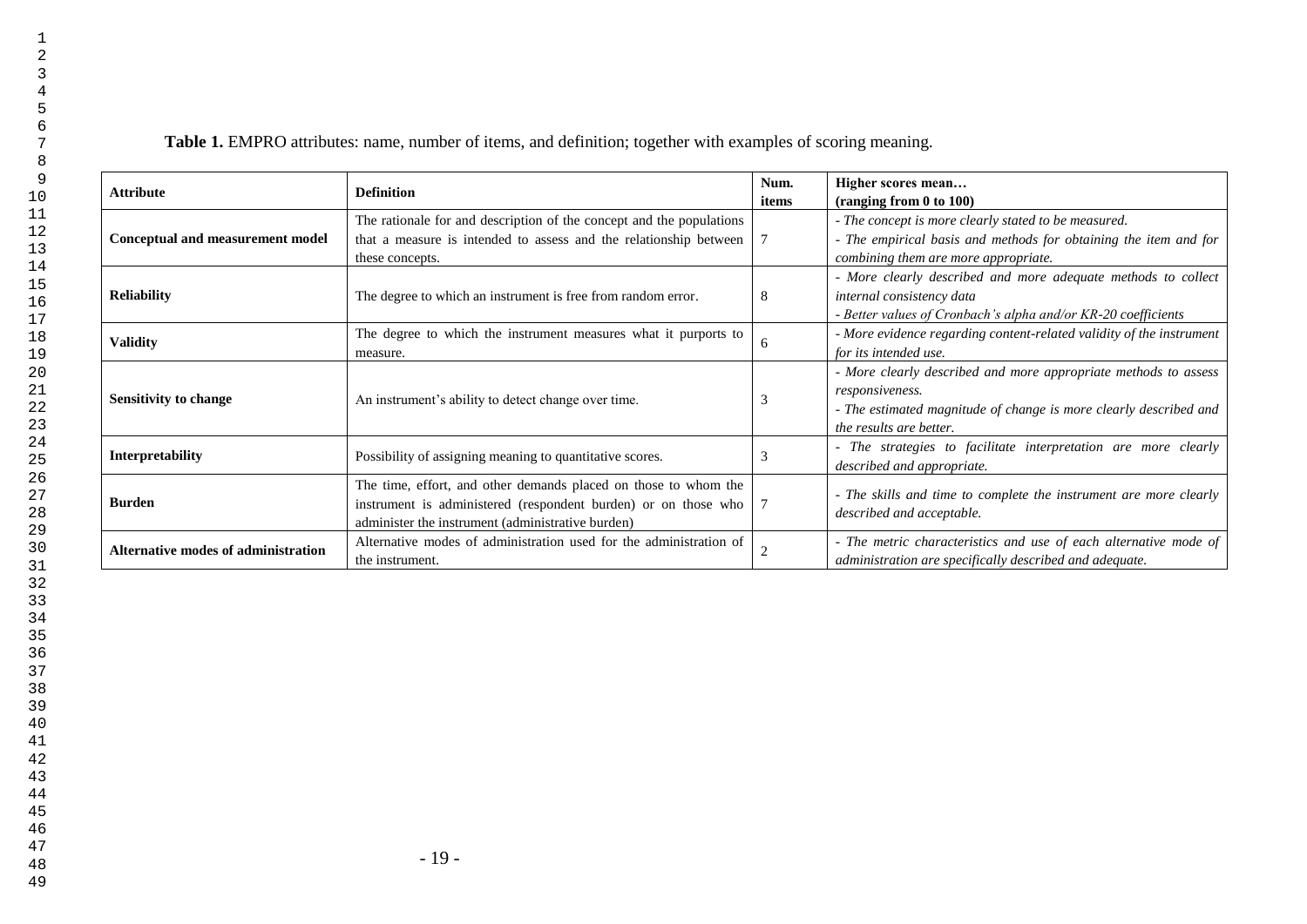**Table 2.** Characteristics of disease-specific instruments identified to assess health related quality of life in heart failure (HF).

| <b>Instrument</b>                                                                                | Aim: To measure                                                                                          | Country<br>and year of<br>development | <b>Specific domains</b><br>(no. of items)                                                                      | <b>Overall</b><br>score<br>(no. items) | <b>Score range</b>                                            | Original mode of<br>administration<br>(alternative) | No. documents<br>used<br>in<br>appraisal‡ |
|--------------------------------------------------------------------------------------------------|----------------------------------------------------------------------------------------------------------|---------------------------------------|----------------------------------------------------------------------------------------------------------------|----------------------------------------|---------------------------------------------------------------|-----------------------------------------------------|-------------------------------------------|
| Heart<br>Failure<br>Chronic<br>Assessment Tool<br><b>CHAT</b>                                    | health related quality of life in HF<br>from the patient perspective                                     | <b>UK</b><br>2007                     | Symptoms**<br>Activity levels**<br>Psycho-social**<br>Emotions**                                               | Total $(46)$                           | (A variety of<br>response<br>scales<br>are<br>used) $\dagger$ | Self-administered                                   | Full articles :2                          |
| Profile<br>Cardiac<br>Health<br>congestive heart failure<br><b>CHPchf</b>                        | $$ how HF<br>influences<br>subjective<br>perceptions of physical, psychological<br>and social well-being | Sweden<br>2007                        | $\sim$ $\sim$                                                                                                  | Total $(10)^*$                         | (Visual)<br>Analogue<br>Scales)†                              | Self-administered                                   | Full articles: 1                          |
| Heart<br>Failure<br>Chronic<br>questionnaire<br><b>CHFQ</b>                                      | longitudinal change<br>time<br>over<br>within persons with HF.                                           | Canada<br>1989                        | Dyspnea $(5)$<br>Fatigue (4)<br>Emotional (7)                                                                  | Total $(16)$                           | $16 - 112$<br>Worst<br>to<br>best                             | Interview-<br>administered<br>(Telephone)           | Full articles: 7<br>Abstracts: 1          |
| City<br>Kansas<br>Cardiomyopathy<br>questionnaire<br><b>KCCQ</b>                                 | health related quality of life in HF.                                                                    | <b>USA</b><br>1999                    | Physical limitation (6)<br>Symptoms $(8)$<br>Self-efficacy (2)<br>Social limitation (4)<br>Quality of life (3) | Total $(23)$                           | $0 - 100$<br>Worst<br>to<br>best                              | Self-administered<br>(Telephone)                    | Full articles: 11<br>Abstracts: 1         |
| Left Ventricular Disease<br>Ouestionnaire<br><b>LVDO</b>                                         | the impact of<br>left ventricular dysfunction on daily<br>life and wellbeing                             | <b>UK</b><br>1998                     | $- -$                                                                                                          | Total (36)                             | $0 - 100$<br>Worst<br>to<br>best                              | Self-administered<br>(Telephone)                    | Full articles: 1                          |
| Living<br>with<br>Minnesota<br>Failure<br>Heart<br>questionnaire<br><b>MLHFO</b>                 | the extent to which HF prevents<br>patients from living the way they<br>would want to.                   | <b>USA</b><br>1987                    | Physical (8)<br>Emotional (5)                                                                                  | Total $(21)$                           | $0 - 105$<br>Best to worst                                    | Self-administered<br>(Telephone)                    | Full articles: 11<br>Abstracts: 6         |
| of<br>Life<br>Ouality<br>Ouestionnaire<br>Severe<br>in<br><b>Heart Failure</b><br><b>QLQ-SHF</b> | self-assessment of health-related<br>quality of life in severe HF                                        | Sweden<br>1987                        | Psychological (7)<br>Physical activity (7)<br>Life-dissatisfaction (5)<br>Somatic symptoms (7)                 | Total $(26)$                           | $0 - 130$<br>Best to worst                                    | Self-administered                                   | Full articles: 1<br>Abstracts: 2          |

\*This scale is a disease-specific add-on for the Cardiac Health Profile. The heart failure specific scale includes 10 items; \*\*Number of items per dimension not specified. †Response option type, when response range was not available.  $\ddagger$  in addition to the questionnaire, its manual (if available) and the summary of results of the previous systematic review (REF)

48 49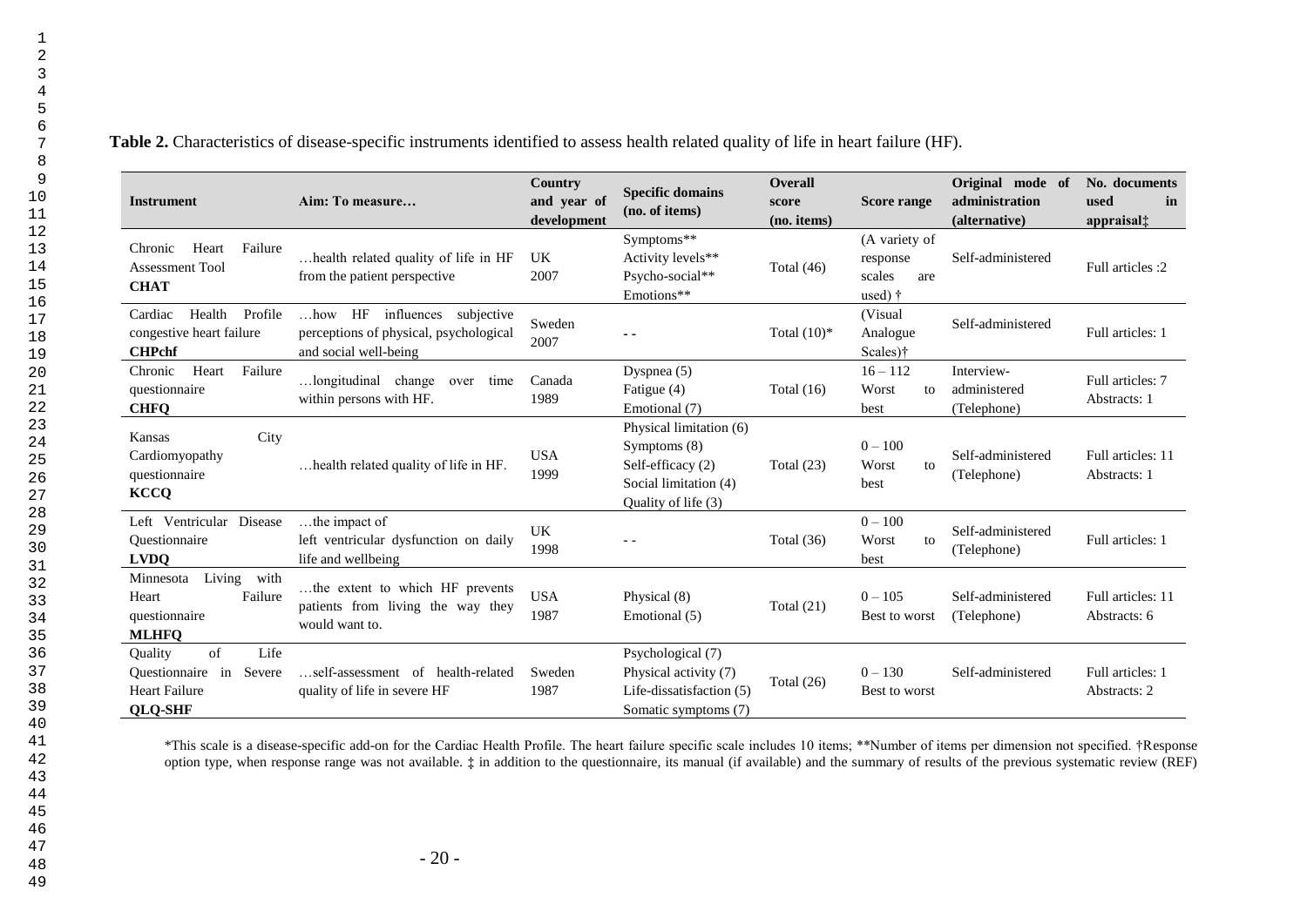|                                     |                         |                 |                     | Table 5. ENTI RO attribute scores (fanging from 0 to 100) for the fir-fired mstruments evaluated. Includin score (00set ved score fanges) |                         |                         |                       |
|-------------------------------------|-------------------------|-----------------|---------------------|-------------------------------------------------------------------------------------------------------------------------------------------|-------------------------|-------------------------|-----------------------|
| <b>EMPRO</b> attribute              | CHAT                    | CHPchf          | CHFC                | KCCO                                                                                                                                      | <b>LVDC</b>             | <b>MLHFC</b>            | <b>OLO-SHF</b>        |
| Concept<br>and<br>measurement model | 45.2<br>$(28.6 - 61.9)$ | $(33.3 - 66.7)$ | 04.J<br>$.1 - 95.2$ | $(42.9 - 76.2)$                                                                                                                           | 42.9<br>$(33.3 - 52.4)$ | 54.8<br>$(42.9 - 66.7)$ | 16.<br>$(4.8 - 19.1)$ |
|                                     | n=4                     | n=4             | n≕                  | $n = 4$                                                                                                                                   | $n =$                   | ı-                      | $n = 4$               |

**Table 3.** EMPRO attribute scores (ranging from 0 to 100) for the HF-HRQL instruments evaluated: median score (observed score ranges)

|                       |                                                     | 27.8            | 61.1            | 52.8             | 72.8            | 69.4            | 23.8           |
|-----------------------|-----------------------------------------------------|-----------------|-----------------|------------------|-----------------|-----------------|----------------|
| Reliability           | $\qquad \qquad -$                                   | $(11.1 - 44.4)$ | $(44.4 - 80.0)$ | $(44.4 - 72.2)$  | $(61.1 - 80.0)$ | $(66.6 - 72.2)$ | $(6.6 - 26.6)$ |
|                       |                                                     | $n=2$           | $n=4$           | $n=4$            | $n=4$           | $n=4$           | $n=3$          |
|                       | 40.0                                                | 50.0            | 54.4            | 76.4             | 38.3            | 66.8            | 12.5           |
| Validity              | $(20.0 - 60.0)$                                     | $(13.3 - 77.8)$ | $(46.7 - 58.3)$ | $(33.3 - 100.0)$ | $(25.0 - 86.7)$ | $(60.0 - 66.8)$ | $(6.7 - 20.0)$ |
|                       | $n=4$                                               | $n=4$           | $n=4$           | $n=4$            | $n=4$           | $n=4$           | $n=4$          |
|                       |                                                     |                 | 72.2            | 94.4             | 72.2            | 66.7            | 5.6            |
| Sensitivity to change | $\sim$ $-$                                          | $- -$           | $(66.6 - 77.8)$ | $(55.6 - 100.0)$ | $(55.6 - 77.8)$ | $(66.7 - 88.9)$ | $(0.0 - 11.1)$ |
|                       |                                                     |                 | $n=4$           | $n=4$            | $n=4$           | $n=4$           | $n=4$          |
|                       |                                                     | 11.1            | 50.0            | 72.2             | 11.1            | 44.4            | 0.0            |
| Interpretability      | $-\!$ $-$                                           | $(-11.1)$       | $(22.2 - 55.6)$ | $(44.4 - 88.9)$  | $(0.00 - 22.2)$ | $(33.3 - 44.4)$ | $(-0.0)$       |
|                       |                                                     | $n=1$           | $n=4$           | $n=4$            | $n=2$           | $n=4$           | $n=1$          |
|                       |                                                     | 25.8            | 59.2            | 64.4             | 45.8            | 60.7            | 12.1           |
| Overall score †       | $\hspace{0.05cm} -\hspace{0.05cm} -\hspace{0.05cm}$ | $(13.8 - 37.8)$ | $(52.1 - 71.2)$ | $(60.2 - 81.9)$  | $(28.7 - 60.3)$ | $(55.2 - 65.9)$ | $(6.5 - 14.8)$ |
|                       |                                                     | $n=2$           | $n=4$           | $n=4$            | $n=4$           | $n=4$           | $n=4$          |
|                       |                                                     | 33.3            | 38.1            | 38.1             | 52.4            | 54.8            | 0.0            |
| Burden                | $\qquad \qquad -$                                   | $(33.3 - 47.6)$ | $(28.6 - 38.1)$ | $(24.0 - 52.4)$  | $(42.9 - 61.9)$ | $(52.4 - 61.9)$ | $(-0.0)$       |
|                       |                                                     | $n=3$           | $n=3$           | $n=4$            | $n=4$           | $n=4$           | $n=1$          |
| Alternative modes of  |                                                     |                 | 41.7            | 50.0             | 0.0             | 33.3            |                |
| administration        |                                                     |                 | $(16.7 - 50.0)$ | $(- - 50.0)$     | $(-0.0)$        | $(33.3 - 33.3)$ |                |
|                       |                                                     |                 | $n=4$           | $n=3$            | $n=2$           | $n=3$           |                |

† Overall score calculated as the mean of all the items of 5 psychometric related attributes (conceptual and measurement model, reliability, validity, sensitivity to change and interpretability). The overall score was calculated only when at least 3 out of the 5 attributes had a score; and in those cases if an attribute was missing a 0 was imputed.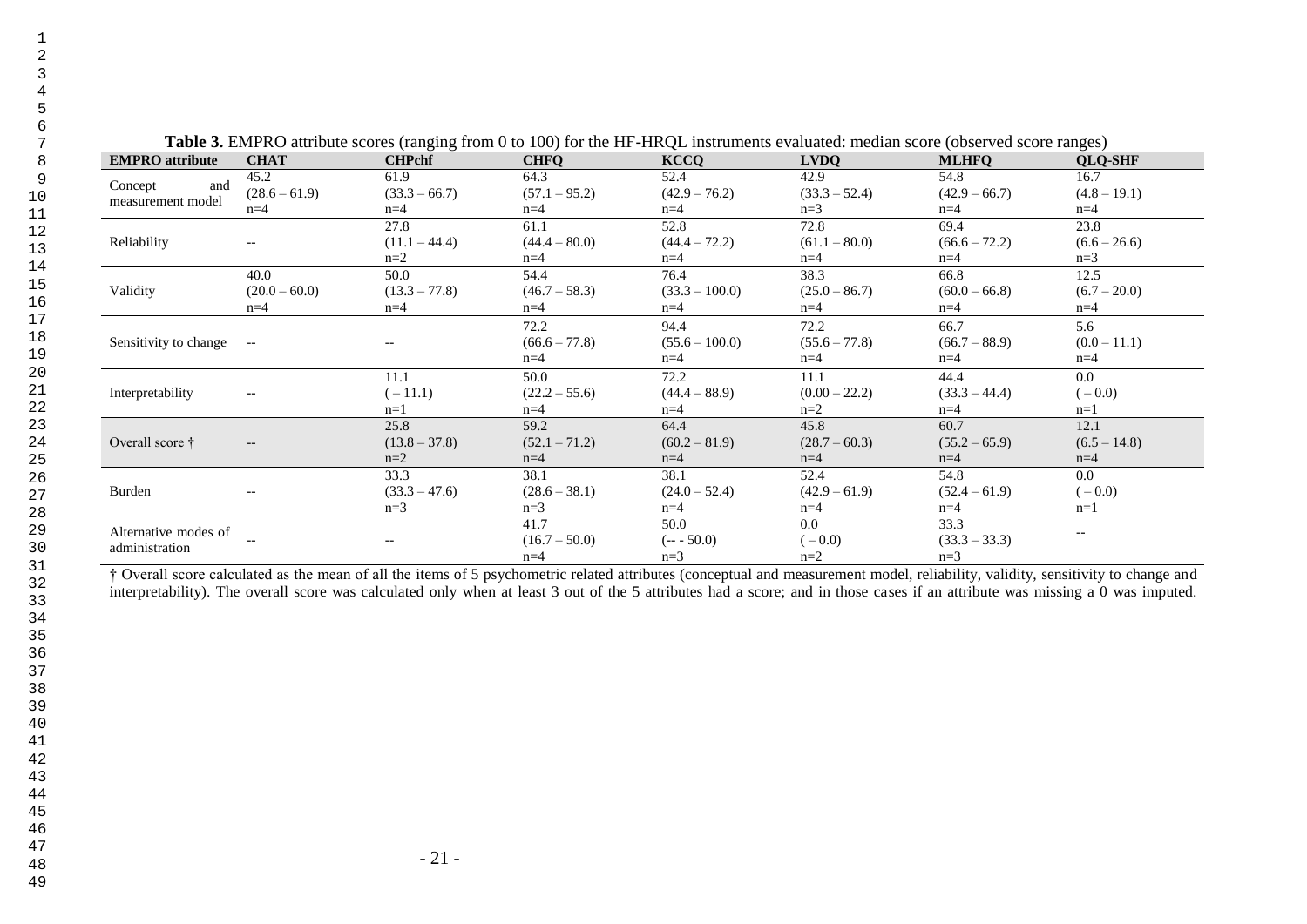## **Table 4.** Overall recommendation and reviewers' comments for each HF-HRQL instrument

| <b>Instrument</b> | <b>Overall</b><br>recommendation                                     | Selected verbatim reviewers comments                                                                                                                                                                                                                                                                                                                                                                  |
|-------------------|----------------------------------------------------------------------|-------------------------------------------------------------------------------------------------------------------------------------------------------------------------------------------------------------------------------------------------------------------------------------------------------------------------------------------------------------------------------------------------------|
| <b>CHAT</b>       | with<br>Recommend<br>provisos                                        | "poor description about the samples and methods for calculating coefficients"<br>$\bullet$<br>Overall comments: Additional information required regarding interpretation, longitudinal assessment, scoring, etc.                                                                                                                                                                                      |
| <b>CHPchf</b>     |                                                                      | "need more information for scoring"<br>"lack of measurement model evaluation"<br>Overall comments: Not enough information to determine the degree of recommendation                                                                                                                                                                                                                                   |
| <b>CHFQ</b>       | with<br>Recommend<br>provisos                                        | "No information about methods for including items in given dimensions"<br>$\bullet$<br>"No sample size estimation or information on sample characteristics"<br>"No intraclass correlation coefficient [for reliability estimates]"<br>Overall comments: Particularly recommended for longitudinal studies. Take into account the mode of administration<br>(interviewer).                             |
| <b>KCCQ</b>       | Strongly recommend<br><sub>or</sub><br>with<br>recommend<br>provisos | "not sure about item reduction, factor analysis, used to derive final 23 items [in] 5 domains"<br>$\bullet$<br>"detailed test-retest description"<br>$\bullet$<br>"poor description of a priori hypotheses were made [in testing construct validity]"<br><b>Overall comments:</b> The KCCQ seems to be more responsive regarding improvement than deterioration.                                      |
| <b>LVDQ</b>       | Recommend<br>with<br>provisos<br><b>or</b><br>do not recommend       | "Unidimensionality of the underlying concept is questionable"<br>"One third of patients reported the instrument was missing important aspects of their well-being"<br>"More work needs to be done before scores on this instrument can be reliably interpreted"<br>Overall comments: Additional work required before it can be usefully applied. Replication in different sets of patients is needed. |
| <b>MLHFQ</b>      | Strongly recommend<br>or<br>recommend<br>with<br>provisos.           | "Limited patient involvement"<br>$\bullet$<br>"Insufficient documentation of how items, domain and conceptual framework were identified"<br>$\bullet$<br>"Investigated in many papers, settings and population, with correct approach"<br>$\bullet$<br>Overall comments: More work necessary to determine whether 16 or 21 item is preferable. Practical and widely-used instrument.                  |
| <b>QLQ-SHF</b>    | Not recommended                                                      | "Target population was not involved at all"<br>"No information on Cronbach's alpha for the subscales"<br>"No information provided on magnitude of change"<br><b>Overall comments:</b> Although the instrument is potentially interesting, it was only superficially studied.                                                                                                                          |
|                   |                                                                      |                                                                                                                                                                                                                                                                                                                                                                                                       |
|                   |                                                                      | $-22-$                                                                                                                                                                                                                                                                                                                                                                                                |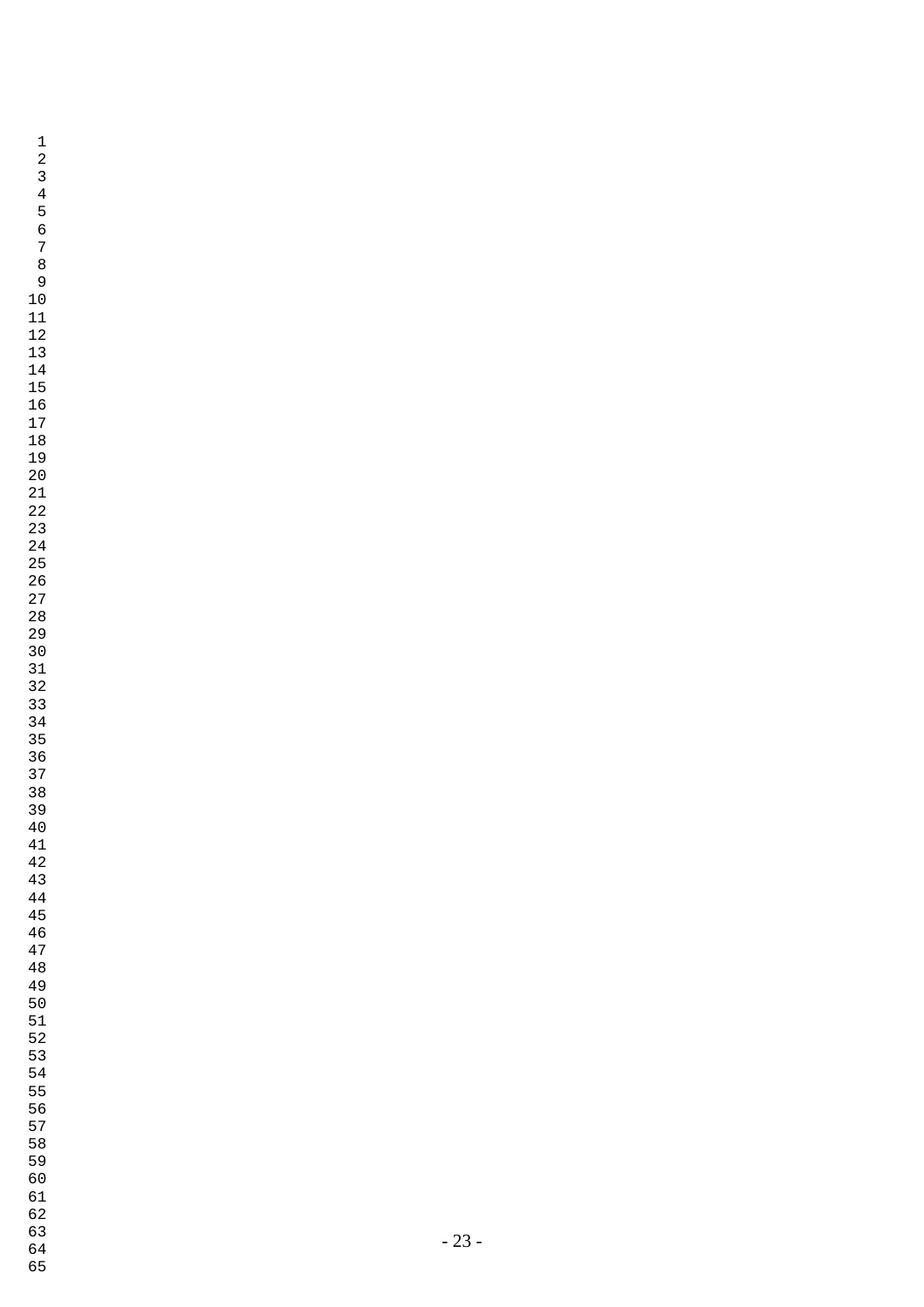## **Assessing health-related quality of life in patients with heart failure: a systematic,**

## **standardized comparison of available measures**

Olatz Garin MPH <sup>1,2,3</sup>, Michael Herdman MSc, <sup>1,2</sup> Gemma Vilagut BSc, <sup>1,2</sup> Montse Ferrer MD,

PhD,<sup>1,2,4</sup> Aida Ribera MD, PhD, <sup>1,5</sup> Luis Rajmil MD, PhD, <sup>1,6</sup> José M Valderas MD, PhD, <sup>1,7</sup>

Francis Guillemin MD, PhD, ${}^{8}$  Dennis Revicki PhD, ${}^{9}$  Jordi Alonso MD, PhD<sup>1,2,3</sup> on behalf of the

EMPRO-HF Group\*

1. CIBER en Epidemiologia y Salud Pública (CIBERESP), Spain

2. Health Services Research Unit, IMIM (Hospital del Mar Medical Research Institute),

Barcelona, Spain

3. Universitat Pompeu Fabra (UPF), Barcelona, Spain

4. Universitat Autònoma de Barcelona (UAB), Barcelona, Spain

5. Unidad de Epidemiología, Servicio de Cardiología, Hospital Vall d'Hebron, Barcelona

6. Agència d'Informació, Avaluació i Qualitat en Salut (AIAQS), Barcelona, Spain

7. Health Services and Policy Research Group, Department of Primary Health Care Sciences, University of Oxford, UK

8. Service d'epidémiologie et évaluation cliniques, Centre d'Epidémiologie Clinique, INSERM CIE6, CHU de Nancy, France

9. Center for Health Outcomes Research, United BioSource Corporation, Bethesda, Maryland, USA

\*EMPRO-HF Group: Allá F, Arnould B, Becerra V, Barblaglia G, Castellví P, Clayson D,

Erhart M, Fairclough D, Fleck M, Garcia-Forero C, Gonçalves DC, Gotay C, las Hayas C,

Lloyd A, Mathias S, Permanyer-Miralda G, Pont A, Prieto L, Ravens-Sieberer U, Schmidt S,

Villalonga-Olives E

## **Address for correspondence:**

Dr. Jordi Alonso

Health Services Research Unit, IMIM (Hospital del Mar Medical Research Institute), Doctor

Aiguader 80, 08003 Barcelona, Spain

Tel.: +34 93 316 0740; Fax: +34 93 221 40 02; e-mail: *[jalonso@imim.es](mailto:jalonso@imim.es)*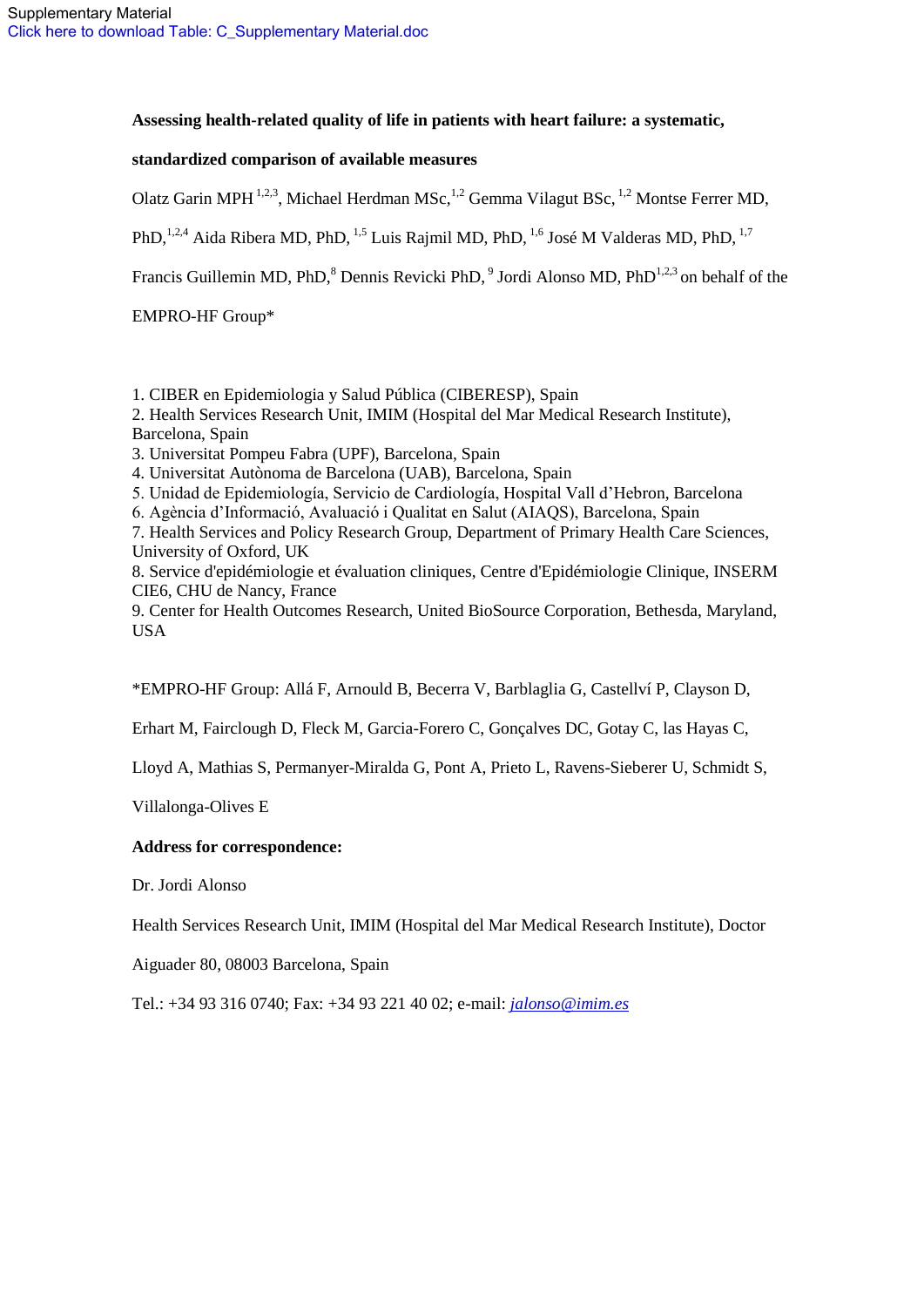### **Reviewed articles of existing HRQL questionnaires for HF patients:**

- 1. Dunderdale K, Thompson DR, Beer SF, Furze G, Miles JN. Development and validation of a patient-centered health-related quality-of-life measure: the chronic heart failure assessment tool. *J Cardiovasc Nurs*. 2008;23:364-370.
- 2. Dunderdale, K., Furze, G., Thompson, D. R., Beer, S. F., and Miles, J. N. Health-related quality of life from the perspective of patients with chronic heart failure. The British Journal of Cardiology 14(4), 207-212. 2012.
- 3. Mannheimer B, Andersson B, Carlsson L, Wahrborg P. The validation of a new quality of life questionnaire for patients with congestive heart failure-an extension of the Cardiac Health Profile. *Scand Cardiovasc J*. 2007;41:235-241.
- 4. Guyatt GH, Nogradi S, Halcrow S, Singer J, Sullivan MJ, Fallen EL. Development and testing of a new measure of health status for clinical trials in heart failure. *J Gen Intern Med*. 1989;4:101-107.
- 5. Wyrwich KW, Spertus JA, Kroenke K, Tierney WM, Babu AN, Wolinsky FD. Clinically important differences in health status for patients with heart disease: an expert consensus panel report. *Am Heart J*. 2004;147:615-622.
- 6. O'Keeffe ST, Lye M, Donnellan C, Carmichael DN. Reproducibility and responsiveness of quality of life assessment and six minute walk test in elderly heart failure patients. *Heart*. 1998;80:377-382.
- 7. Wolinsky FD, Wyrwich KW, Nienaber NA, Tierney WM. Generic versus diseasespecific health status measures. An example using coronary artery disease and congestive heart failure patients. *Eval Health Prof*. 1998;21:216-243.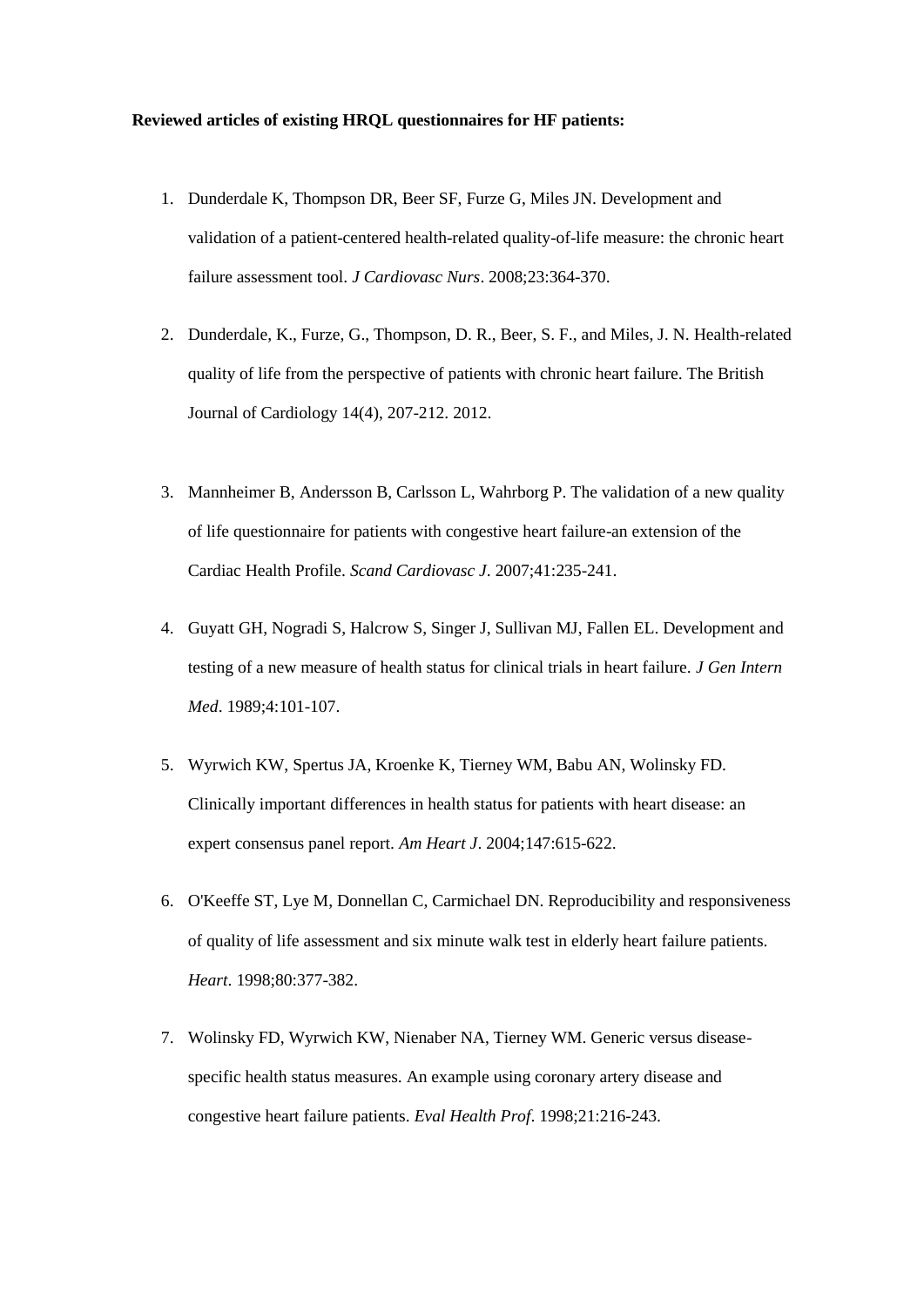- 8. Wyrwich KW, Nienaber NA, Tierney WM, Wolinsky FD. Linking clinical relevance and statistical significance in evaluating intra-individual changes in health-related quality of life. *Med Care*. 1999;37:469-478.
- 9. Oka RK, De Marco T, Haskell WL, Botvinick E, Dae MW, Bolen K, Chatterjee K. Impact of a home-based walking and resistance training program on quality of life in patients with heart failure. *Am J Cardiol*. 2000;85:365-369.
- 10. Spertus J, Peterson E, Conard MW, Heidenreich PA, Krumholz HM, Jones P, McCullough PA, Pina I, Tooley J, Weintraub WS, Rumsfeld JS. Monitoring clinical changes in patients with heart failure: a comparison of methods. *Am Heart J*. 2005;150:707-715.
- 11. Soto GE, Jones P, Weintraub WS, Krumholz HM, Spertus JA. Prognostic value of health status in patients with heart failure after acute myocardial infarction. *Circulation*. 2004;110:546-551.
- 12. Heidenreich PA, Spertus JA, Jones PG, Weintraub WS, Rumsfeld JS, Rathore SS, Peterson ED, Masoudi FA, Krumholz HM, Havranek EP, Conard MW, Williams RE. Health status identifies heart failure outpatients at risk for hospitalization or death. *J Am Coll Cardiol*. 2006;47:752-756.
- 13. Hauptman PJ, Masoudi FA, Weintraub WS, Pina I, Jones PG, Spertus JA. Variability in the clinical status of patients with advanced heart failure. *J Card Fail*. 2004;10:397-402.
- 14. Spertus JA, Jones PG, Kim J, Globe D. Validity, reliability, and responsiveness of the Kansas City Cardiomyopathy Questionnaire in anemic heart failure patients. *Qual Life Res*. 2008;17:291-298.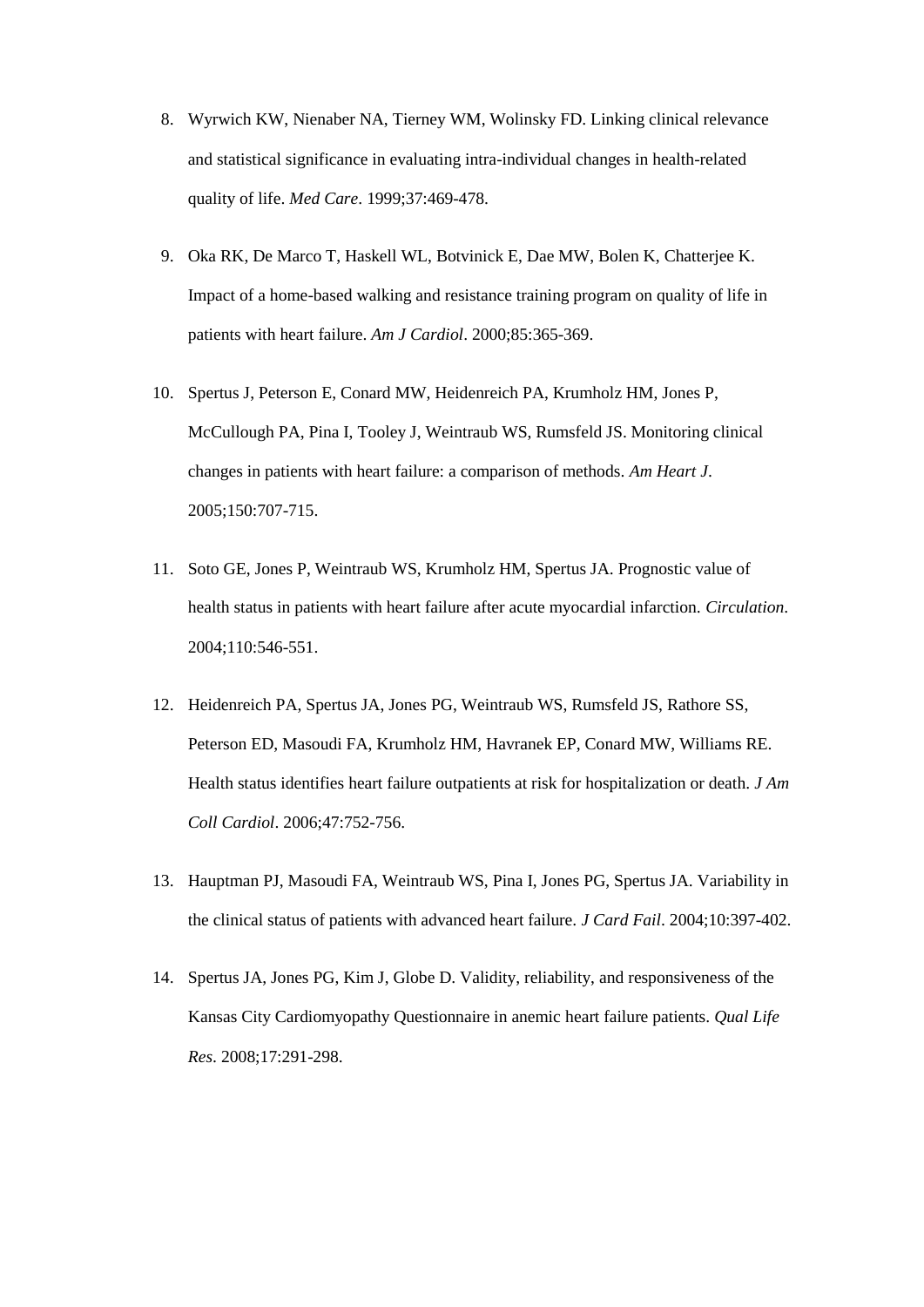- 15. Sullivan MD, Levy WC, Russo JE, Crane B, Spertus JA. Summary health status measures in advanced heart failure: relationship to clinical variables and outcome. *J Card Fail*. 2007;13:560-568.
- 16. Flynn KE, Lin L, Ellis SJ, Russell SD, Spertus JA, Whellan DJ, Pina IL, Fine LJ, Schulman KA, Weinfurt KP. Outcomes, health policy, and managed care: relationships between patient-reported outcome measures and clinical measures in outpatients with heart failure. *Am Heart J*. 2009;158:S64-S71.
- 17. O'Leary CJ, Jones PW. The left ventricular dysfunction questionnaire (LVD-36): reliability, validity, and responsiveness. *Heart*. 2000;83:634-640.
- 18. Rector TS, Cohn JN. Assessment of patient outcome with the Minnesota Living with Heart Failure questionnaire: reliability and validity during a randomized, double-blind, placebo-controlled trial of pimobendan. Pimobendan Multicenter Research Group. *Am Heart J*. 1992;124:1017-1025.
- 19. Rector TS, Kubo SH, Cohn JN. Patients' self-assessment of their congestive heart failure. Part 2: content, reliability and validity of a new measure, The Minnesota Living with Heart Failure Questionnaire. *Heart Failure*. 1987;198-209.
- 20. Rector TS, Kubo SH, Cohn JN. Validity of the Minnesota Living with Heart Failure questionnaire as a measure of therapeutic response to enalapril or placebo. *Am J Cardiol*. 1993;71:1106-1107.
- 21. Gorkin L, Norvell NK, Rosen RC, Charles E, Shumaker SA, McIntyre KM, Capone RJ, Kostis J, Niaura R, Woods P, . Assessment of quality of life as observed from the baseline data of the Studies of Left Ventricular Dysfunction (SOLVD) trial quality-oflife substudy. *Am J Cardiol*. 1993;71:1069-1073.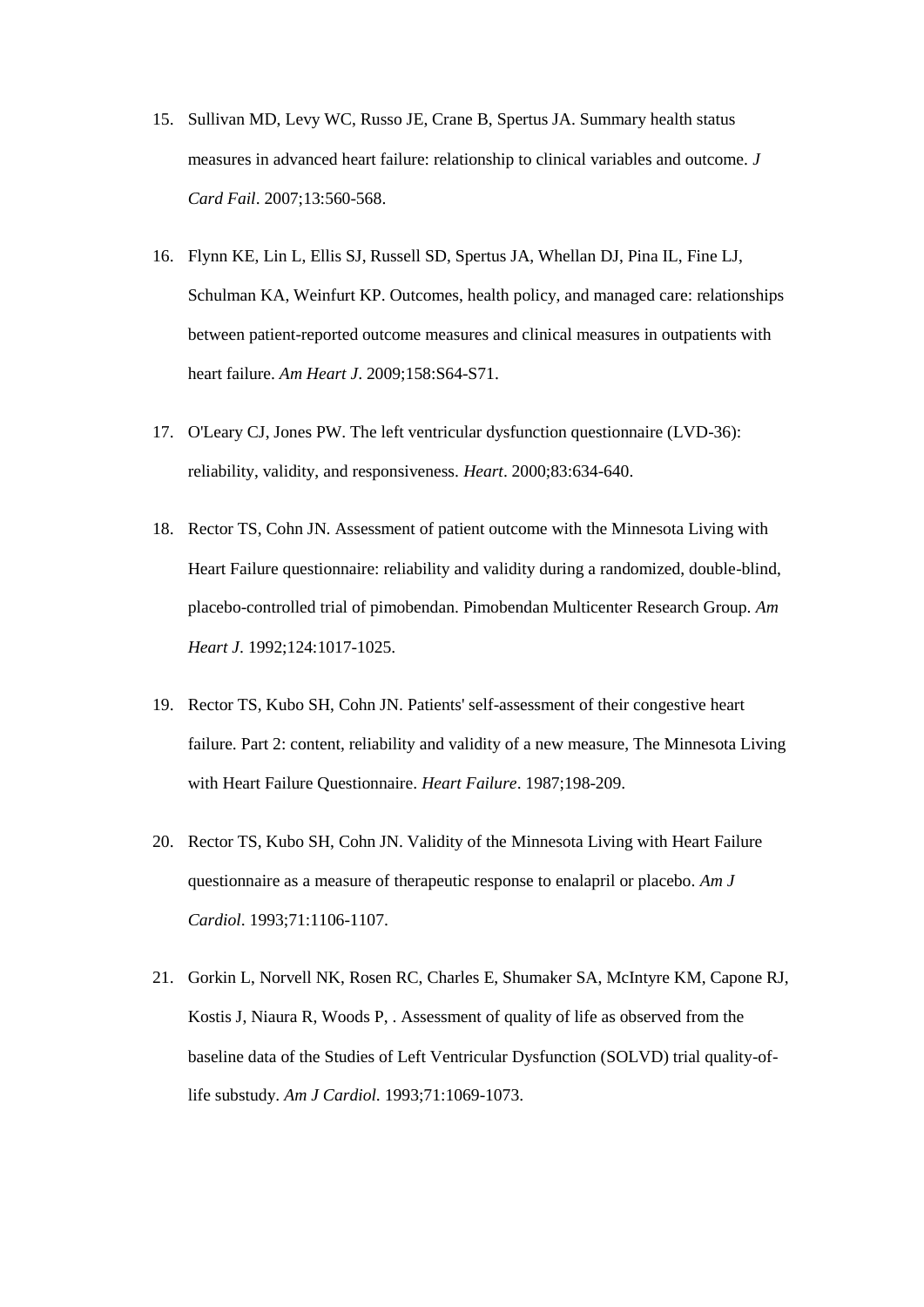- 22. Bennett LS, Barbour C, Langford B, Stradling JR, Davies RJ. Health status in obstructive sleep apnea: relationship with sleep fragmentation and daytine sleepiness, and effects of continuous positive airway pressure treatment. *Am J Respir Crit Care Med*. 1999;159:1884-1890.
- 23. Bennett SJ, Oldridge NB, Eckert GJ, Embree JL, Browning S, Hou N, Chui M, Deer M, Murray MD. Comparison of quality of life measures in heart failure. *Nurs Res*. 2003;52:207-216.
- 24. Chua R, Keogh AM, Byth K, O'Loughlin A. Comparison and validation of three measures of quality of life in patients with pulmonary hypertension. *Intern Med J*. 2006;36:705-710.
- 25. Heo S, Moser DK, Riegel B, Hall LA, Christman N. Testing the psychometric properties of the Minnesota Living with Heart Failure questionnaire. *Nurs Res*. 2005;54:265-272.
- 26. Riegel B, Moser DK, Glaser D, Carlson B, Deaton C, Armola R, Sethares K, Shively M, Evangelista L, Albert N. The Minnesota Living With Heart Failure Questionnaire: sensitivity to differences and responsiveness to intervention intensity in a clinical population. *Nurs Res*. 2002;51:209-218.
- 27. Sneed NV, Paul S, Michel Y, Vanbakel A, Hendrix G. Evaluation of 3 quality of life measurement tools in patients with chronic heart failure. *Heart Lung*. 2001;30:332-340.
- 28. Ni H, Toy W, Burgess D, Wise K, Nauman DJ, Crispell K, Hershberger RE. Comparative responsiveness of Short-Form 12 and Minnesota Living With Heart Failure Questionnaire in patients with heart failure. *J Card Fail*. 2000;6:83-91.